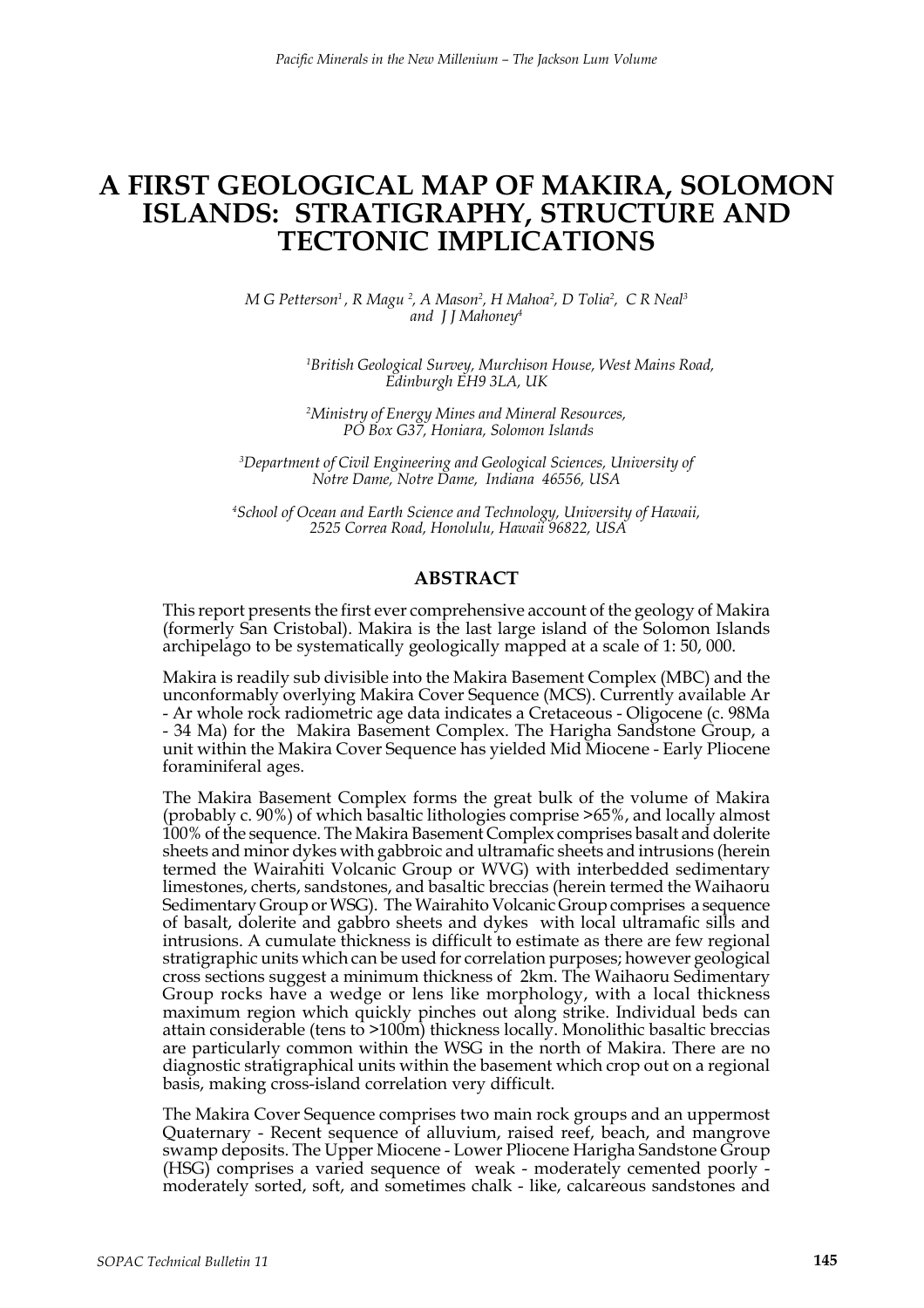siltstones with occasional interbedded basaltic sheets. The HSG is at least 100m thick. The Kahua Breccia Group (KBG) comprises monolithic basalt breccias and bi-lithic basalt - limestone breccias which locally grade into coarse, poorly sorted sandstones and interbedded basalt sheets. The KBG is at least 100 -200m thick.

Dacite dykes cut the basement at a number of localities. The dykes are several metres to ?tens of metres thick, fine - medium grained and leucocratic, with phenocrysts to microphenocrysts of hornblende, pyroxene, and feldspar (plagioclase and alkali feldspar) set in a fine grained felsic groundmass. Flow textures and accessory zircon crystals are common. The relationship of the dacite dykes to the cover sequence is uncertain. Many dykes strike NNE, parallel to the predominant extensional fault trend. The dacite dykes are evidence for a period of arc formation on Makira: corroboratory evidence is provided by Jeffrey et al, 1975, who document possible arc derived epiclastic sediments which crop out in the Arosi peninsular, in western Makira. The intermediate - acid volcanic and volcaniclastic rocks comprise the Makira Arc Group, which is post Oligocene (? Miocene - Pliocene) in age.

Compressive folding, extensional faulting, and unconformity structures are all present on Makira. The island is divisible into a number of fault blocks of varying size with NNE-SSW and east -west extensional fault structures separating discrete fault blocks. The density of faulting is greatest in the central, southern and eastern part of the island: western Makira appears to be the least affected by faulting, and contains the largest individual fault blocks by area. Faults are visible on all scales: from island wide structures to outcrop and smaller scales. Within an individual fault block there is a consistency to the structure: for example within western Makira it is possible to trace individual fold axes and lithological units for 10 - 15km along strike. Between many fault blocks, particularly in central Makira there is often an abrupt 90° change in strike trend from ESE to NNE indicating that there has been significant fault block rotation. Fold trends are predominantly east - west to ESE - WSW, with localised NNE-SSW trends, except within local fault blocks as described above. Fold geometry is essentially open and gentle: the degree of shortening is limited. The faulting and folding pattern of Makira can be most easily explained by the highly oblique collision between the Australian and Pacific plates (e.g. Petterson et al, 1997) which induces a predominant transpressive stress regime with resulting north - south compression and east - west sinistral shear. The interplay between the two dominant stresses (i.e. simple shear versus compression) appears to be highly complex with one dominating over the other at certain times and both acting simultaneously at other times. There have been at least two periods of transpression and uplift separated by a period of localised extension and localised basin formation dated at Mid Miocene - Early Pliocene.

The unconformity between the cover and basement sequences has some intriguing characteristics. Structural cross - sections suggest that the cover sequence has formed within small extensional ?pull - apart basins, with bounding listric, extensional, growth faults, and which received sediment from rivers draining the surrounding uplifted highlands of Makira. Basalt magma was extruded within these small basins. Despite apparent fault control on the basin margins the cover sequence exhibits a highly irregular surface contact relationship with the cover sequence suggesting that the youngest sediments overlapped the edge of the basin and were deposited irregularly on top of the basement. Some fold structures cut straight across the unconformity suggesting that at least some folding has occurred in the relatively recent past.

Makira appears to be most uplifted towards the south where the highest ridges are located. The major watershed of Makira (which trends east - west) is located only some 5 - 10 km north of the southern coast and separates relatively long north-flowing rivers from relatively short south-flowing rivers . The present drainage pattern reflects relatively recent uplift and tilting to the north in response to Makira's present forearc position. This uplift has stripped Makira of the bulk of its deep sea pelagic and arc rocks. The gross uplift and northwards - tilting of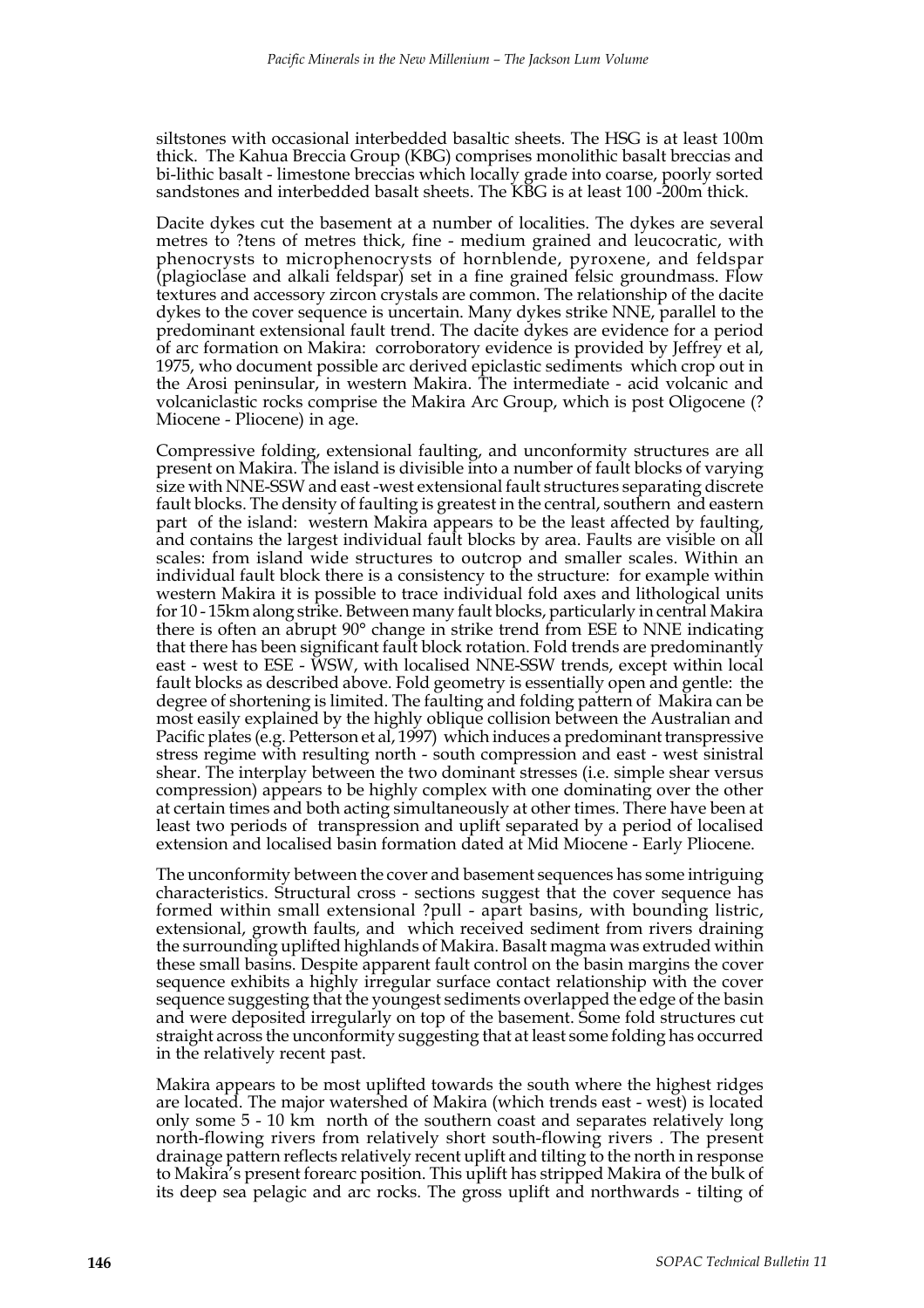Makira has a close analogue with Guadalcanal which exhibits a very similar structural style.

The geochronological age structure of the Makiran basement is uncertain as there is poor stratigraphical control across the island. Theoretically the oldest rocks should be exposed in the most uplifted southern part of the island (this is the case in Guadalcanal for example where there is better geological control). There is some support for this theoretical notion from unpublished preliminary Ar - Ar age dating results which have yielded plateau ages of c. 90Ma from basalt samples taken from the Matangarighi river (SE Makira); c. 55 - 67Ma from basalt samples taken from the upper Wairahito river (central - east Makira); 2); and c. 33 - 35Ma from basalt samples taken from northern Makira.

It is possible to subdivide Makiran basalt samples on the basis of varying Zr/Nb ratios and Nb concentrations. The bulk of Makiran basalt samples are compositionally most similar to Ontong Java plateau basalts, but a significant number of samples are more akin to 'normal' ocean floor basalts (e.g. Makira 'MORB') or alkaline ocean island basalts.

A geo-tectonic model of Makira is proposed which proposes that the Makiran basement represents the episodic accretion of oceanic basalts and sediments from the Cretaceous to the Oligocene from a range of oceanic environments. This composite basaltic terrain underwent compression and uplift during post - Oligocene / pre - Mid Miocene times culminating in the formation of an island block. The uplifted island underwent extension / gravitational collapse and erosion which produced a series of local submarine basins into which were deposited basaltic and limestone clastic sediments. An arc developed on Makira, probably after 8Ma. Since Late Pliocene times Makira has been subject to intense fore arc transpression.

### **INTRODUCTION AN SCOPE OF PAPER**

This paper presents the first island wide comprehensive account of the geology of Makira (formerly known as San Cristobal). The systematic geological survey of Makira is still ongoing and will finish in either 1998 or 1999. This report is a preliminary summary of field investigations which took place between 1994 and 1997. The paper proposes a stratigraphic and structural framework for Makira and a preliminary geo - tectonic model.

This paper builds on the work of people who have made field investigations of makira in former times, most notably: Grover, 1958, Pudsey - Dawson et al, 1958, Thompson and Pudsey - Dawson, 1958, Coleman, 1965, and Jeffrey et al, 1975.

### **TECTONIC SETTING OF MAKIRA**

The geographical and tectonic setting of Makira is presented in Figures 1 and 2. Makira is the most southeastern of the double chain of larger islands which form the bulk of the land mass of the Solomon Islands archipelago, SW Pacific.

Solomon Islands is an upraised block bounded to the northeast by the Vitiaz (locally north Solomon) trench and to the southwest by the South Solomon (New Britain - San Cristobal) trench. The Solomon block is a composite terrain collage (Figure 2, Petterson et al, in press, a) comprising terrains dominated by thick ocean plateau crust (the Ontong Java Plateau (OJP) Terrain); terrains formed predominantly during Eocene - Lower Miocene stage 1 arc times (e.g. the Shortlands); and Upper Miocene - Present day stage 2 arc times (e.g. the New Georgia Group); and terrains which are themselves composite oceanic/arc terrains (e.g. Guadalcanal). Makira is a somewhat unique island even in Solomon Island terms as it is a composite of a number of oceanic units with a stage 1 arc. The Solomon arc is part of the Greater Melanesian arc which includes the active arcs of New Britain and Vanuatu (Figure 1)

The Solomon block is currently in collision with the Ontong Java Plateau (OJP) (Figure 1) and has been colliding with the OJP since around 20Ma (Petterson et al, in press, a). The Woodlark basin (Figure 1) is a young (< 5Ma) ocean basin which is being subducted at the South Solomon trench. The subduction of young, warm Woodlark basin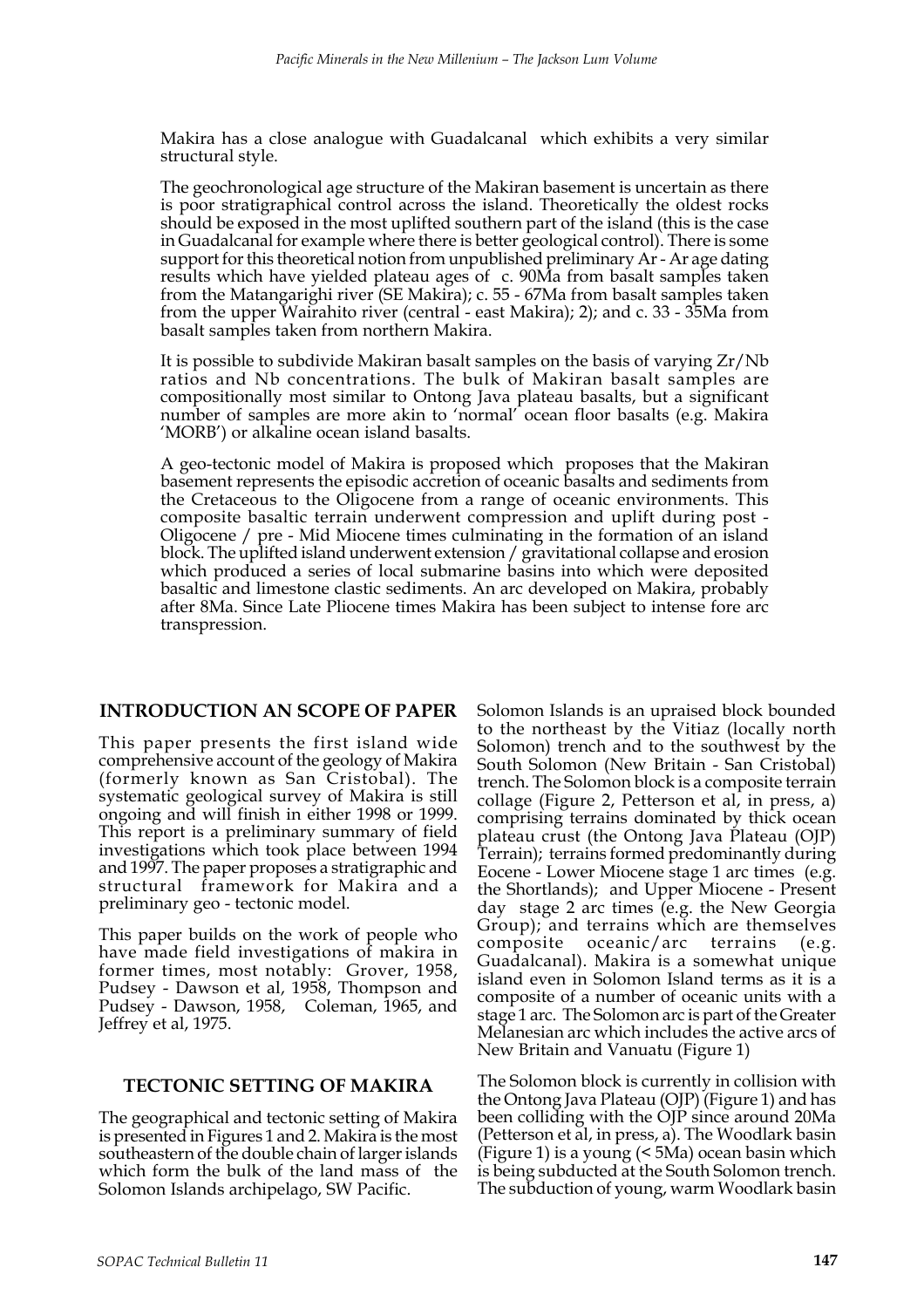

*Figure 1. Tectonic Elements of the SW Pacific (reproduced by permission of Elsevier Publications). The Solomon block contains the Solomon Island archipelago, which is bounded to the north by the Vitiaz (north Solomon) trench and to the south by the New Britain - San Cristobal (South Solomon) trenches respectively. The Solomon arc is part of the much larger Greater Melanesian arc which includes the islands of New Britain, Santa Cruz, and Vanuatu. The Ontong Java Plateau (OJP) is in collision with the Solomon block, and the Malaita anticlinorium represents the obducted part of the OJP within the Solomon block. A number of ocean basins (some younger tha 5Ma) and plateaus are situated south of the Solomon block. Solomon Islands is situated at the highly oblique collisional boundary between the Pacific and Australian plates.*

lithosphere has led to a range of tectonic phenomena including increased coupling between the Australian and Pacific plates, and the uplift of the Solomon forearc. The northern part of the Australian plate in the vicinity of Solomon Islands comprises a number of ocean basins and plateaus. The collision between the Australian and Pacific plates is a highly oblique one with the Australian plate moving northeastwards at c. 7cm/year and the Pacific plate moving WNW at >10cm/year.

#### **STRATIGRAPHIC FRAMEWORK**

A number of sections below describe the lithological characteristics of different units within the Makiran stratigraphy. It is useful to begin by outlining the larger scale geological framework (Table 1). The reader is referred to Figure 3 (geological map of Makira) while reading the following stratigraphic sections.

### **MAKIRA BASEMENT COMPLEX**

### **Wairahito Volcanic Group**

The Wairahito Volcanic Group is by far the most significant geological unit on Makira as it crops out over the bulk of the island (at least 65% of Makira is underlain by the Wairahito Volcanic Group). The WVG comprises a sequence of basalt, dolerite and gabbro sheets and dykes, with local ultramafic sills and intrusions. A cumulate thickness is difficult to estimate as there are few regional stratigraphic units which can be used for correlation purposes; however geological cross sections suggest a minimum thickness of 2 - 4 km.

Typically the Wairahito Volcanic Group (WVG) is characterised by a monotonous sequence of basalt sheets with little interbedded sediment. Observed sheet thicknesses vary between 1 and 25m and are typically of the order of 1 - 5m. Basalt sheets are pillowed, non pillowed, or 'bulbous',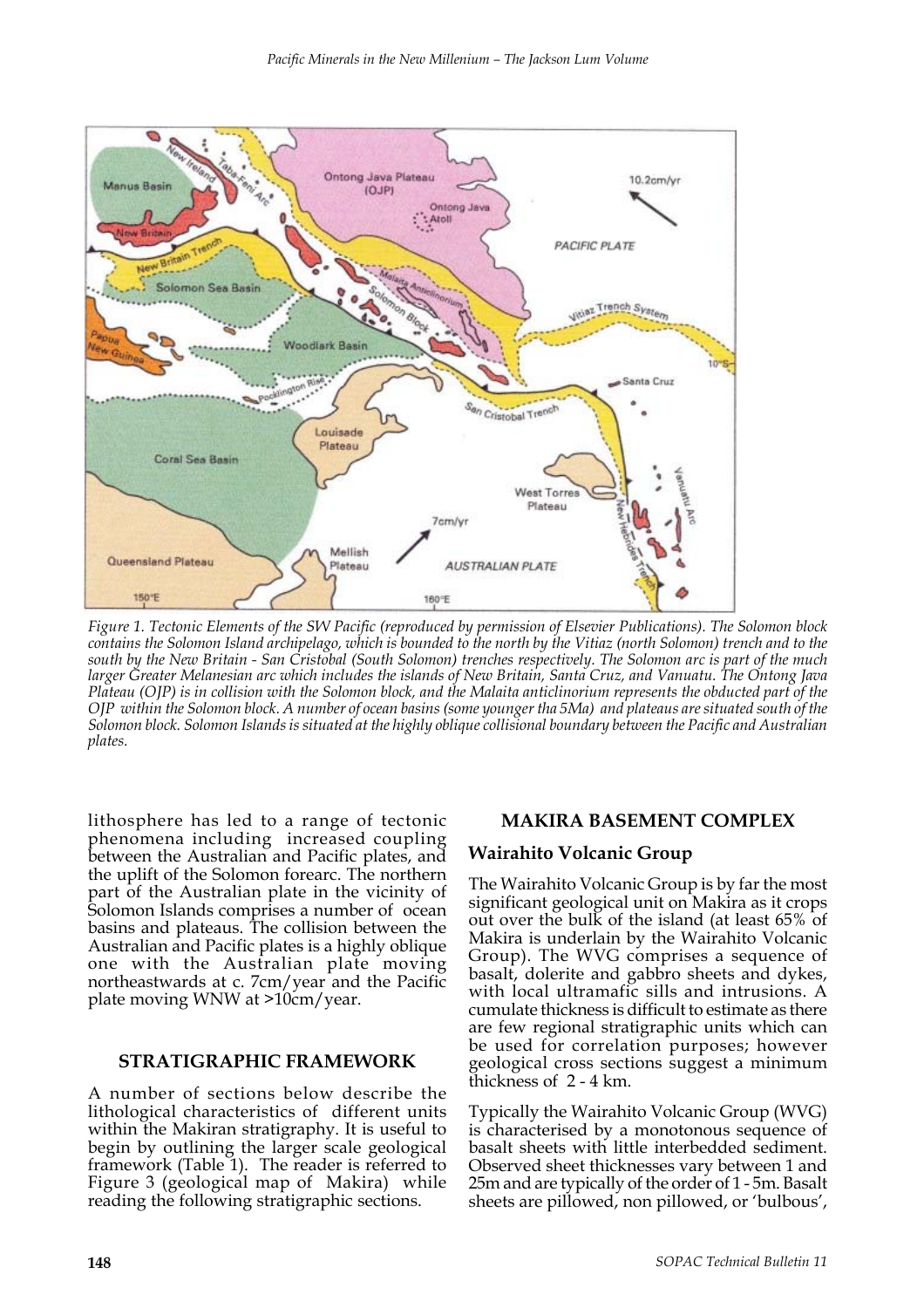| COVER SFOUENCE<br>(Formal Name: Makira Cover Sequence)                      |                                                                                                              |  |
|-----------------------------------------------------------------------------|--------------------------------------------------------------------------------------------------------------|--|
| <b>Recent &amp; Quaternary Deposits</b>                                     | (Alluvial sands and gravels; raised beach and beach deposits; mangrove<br>deposits; coralline reef deposits) |  |
| <b>Makira Arc Group</b><br>? Late Miocene - Pliocene)                       | (Dacite dykes and reworked arc volcaniclastic (post-Oligocene, deposits)                                     |  |
| Kahua Breccia Group<br>(post – Oligocene,? Mid Miocene –<br>Early Pliocene) | (Monolithic basalt and bi-lithic basalt/limestone breccias with sandstones and<br>basalt lavas)              |  |
| Harigha Sandstone Group<br>(Mid Miocene - Early Pliocene)                   | (weak – moderately cemented calcareous sandstones & siltstones with<br>occasional basalt lavas)              |  |
| Unconformity—                                                               |                                                                                                              |  |
| <b>BASEMENT SEQUENCE</b><br>(Formal name: Makira Basement Complex)          |                                                                                                              |  |
| STRATIGRAPHIC UNITS                                                         |                                                                                                              |  |
| <b>Wairahito Volcanic Group</b><br>(Cretaceous - Oligocene)                 | (pillowed and non pillowed basaltic to gabbroic sheets, and ultramafic rocks)                                |  |
| <b>Waihaoru Sedimentary Group</b><br>(Cretaceous - Oligocene)               | (Limestones, basalt breccias, cherts, sandstones, mainly interbedded within the<br>Wairahito Volcanic Group) |  |

the latter field term designating basalts which display poorly developed pillow structures. Some pillow lavas exhibit black glassy carapaces to pillow structures; individual pillow diameters measure between 10 and 150cm and occasionally display 'mother and baby' pillow structures with larger (>1m diameter) pillows being interconnected with smaller pillows. Most basalt sheets are well jointed with joint systems oriented at least parallel and normal to sheet margins.

Basalt grain size varies between very fine grained and medium – coarse. The most featureless lavas are massive aphanitic and fine grained. Other sheets contain feldspar +/ pyroxene laths up to 1.5 - >3mm long, the latter displaying ophitic doleritic textures. Occasional examples of 'orbicular' basalt were observed with circular – ovate 'orbicles'/spherules of coarse dolerite – gabbro set in a fine grained basalt groundmass. The thickest sheets display the coarsest facies of basalt/dolerite. One locality within the Huni River (northeast Makira) contains an example of rhythmic layering with repeated coarser gabbroic layers up to 1cm thick set within a medium-fine grained groundmass.

Examples of interdigitating and wedging of individual basalt sheets were observed at several localities. Basalt-basalt contacts with little or no inter-sheet sediment are common indicating local rapid effusion of lavas/sills. Other areas contain thin to thick inter - sheet sediments indicating periods of quiescence with respect to basalt effusion. Rubbly bases and tops to basalt sheets are locally present.

The WVG basalts are invariably altered to some degree. At one extreme the basalts are affected by a high density of shear zones with an individual shear zone typically measuring c. 1m. Within shear zones the basalts display a greenschist epidote – chlorite mineralogy, and shear related fabrics. Chlorite +/– quartz +/– haematite +/– calcite veining is not uncommon within any part of the WVG, although the extent and density of veining is highly variable. Vein systems are best developed close to major shear or fault structures. Individual veins range up to 2cm wide.

In thin section the variation in basalt is predominantly related to grain size. The finest grained basalts are micro- to crypto- crystalline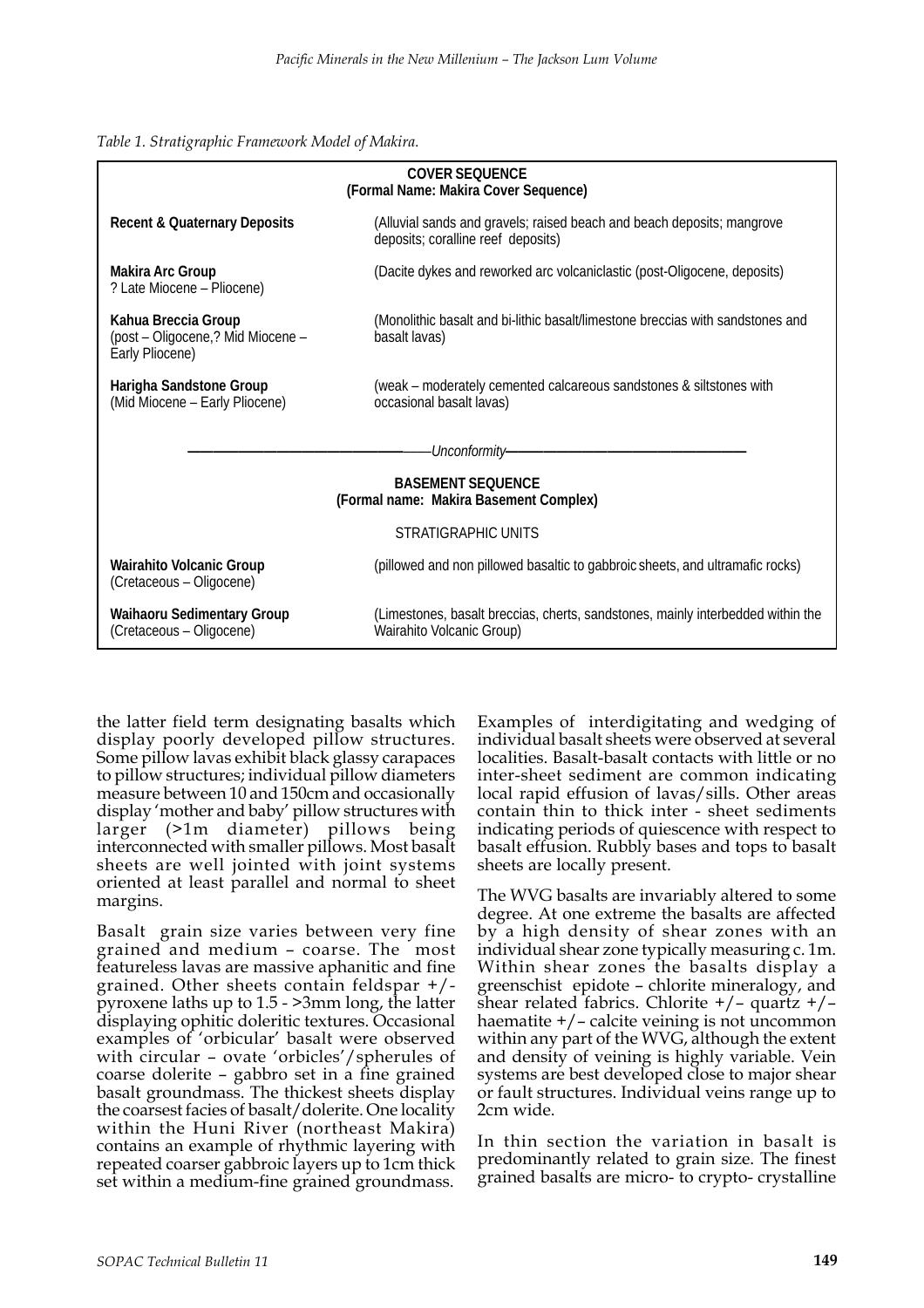

*Figure 2. Terrain Map of the Solomon Islands (reproduced by permission of Elsevier Publications). Solomon Islands can be subdivided on the basis of age and geochemistry of the basement geology and the relative development, or lack of development, of two major stages of arc growth: stage 1 (Eocene - Lower Miocene); stage 2 (Upper Miocene to present day) respectively. Makira forms a unique terrain with a varied oceanic basement and some evidence of stage 2 arc growth.*

and may contain the occasional micro phenocryst. Medium grained basalts tend to be subhedral- to euhedral- equigranular to inequigranular when glomerocrysts of larger gabbroic grade porphyritic pyroxenes and feldspars, set in a medium grained groundmass. The coarsest dolerites and gabbros tend to be euhedral- to subhedral- granular. All except the finest grade rocks are holocrystalline to slightly hypocrystalline: green to brown partly devitrified glass with occasional perlitic cracks is a common interstitial phase. The mineralogy is remarkably simple with plagioclase and clinopyroxene forming the great bulk of thin sections (usually  $> 85\%$ ) most usually in approximately equal proportions, with accompanying interstitial opaque minerals and brown - green glass. In the medium – coarser grained rocks the larger pyroxene phenocrysts tend to display an ophitic to sub ophitic texture. Occasionally olivine and orthopyroxene is present: in one section the modal abundance of olivine was 5 - 10%. The plagioclase crystals display random to variolitic and sub variolitic textures. In most medium and coarse grained sections the pyroxenes and plagioclase crystals

display random, intricate, interlocking textures. Many thin sections display variable alteration, most notably within the mafic minerals which are altered to chlorite and/or actinolite. Chlorite, quartz, and calcite veins are common.

A number of ultramafic units crop out within the Makira Basement Complex, most notably in the hills south of Kahua Point in northeast Makira. Unfortunately no large outcrops of ultramafic material were observed in any river traverses, but examples of ultramafic units have been encountered as smaller scale sheets or sills and as float material. The Kahua Point Ultramafic body appears to be a sizeable body, measuring some 5 x 1.5km, has a distinctive expression on aerial photographs, and supports a depleted bush cover relative to typical Makiran rainforest. Serpentinite is the most common ultramafic rock encountered; most samples examined are serpentinised to some degree and have a greasy feel and smooth lustre. Rarer examples of fresher pyroxenite and peridotite were also encountered.

Only a small number of ultramafic thin sections were studied. Of these some are completely serpentinised. The few slides which contain relict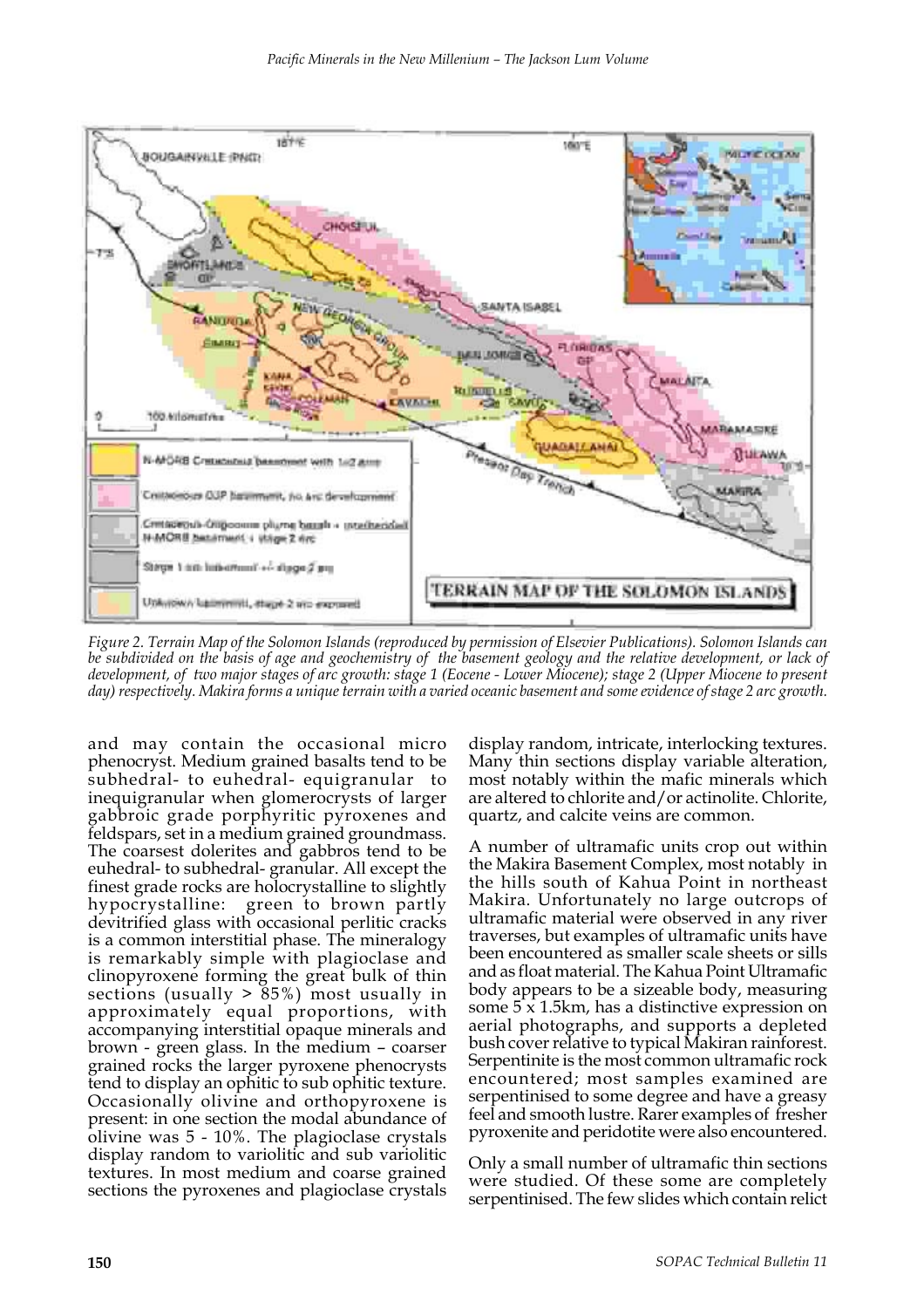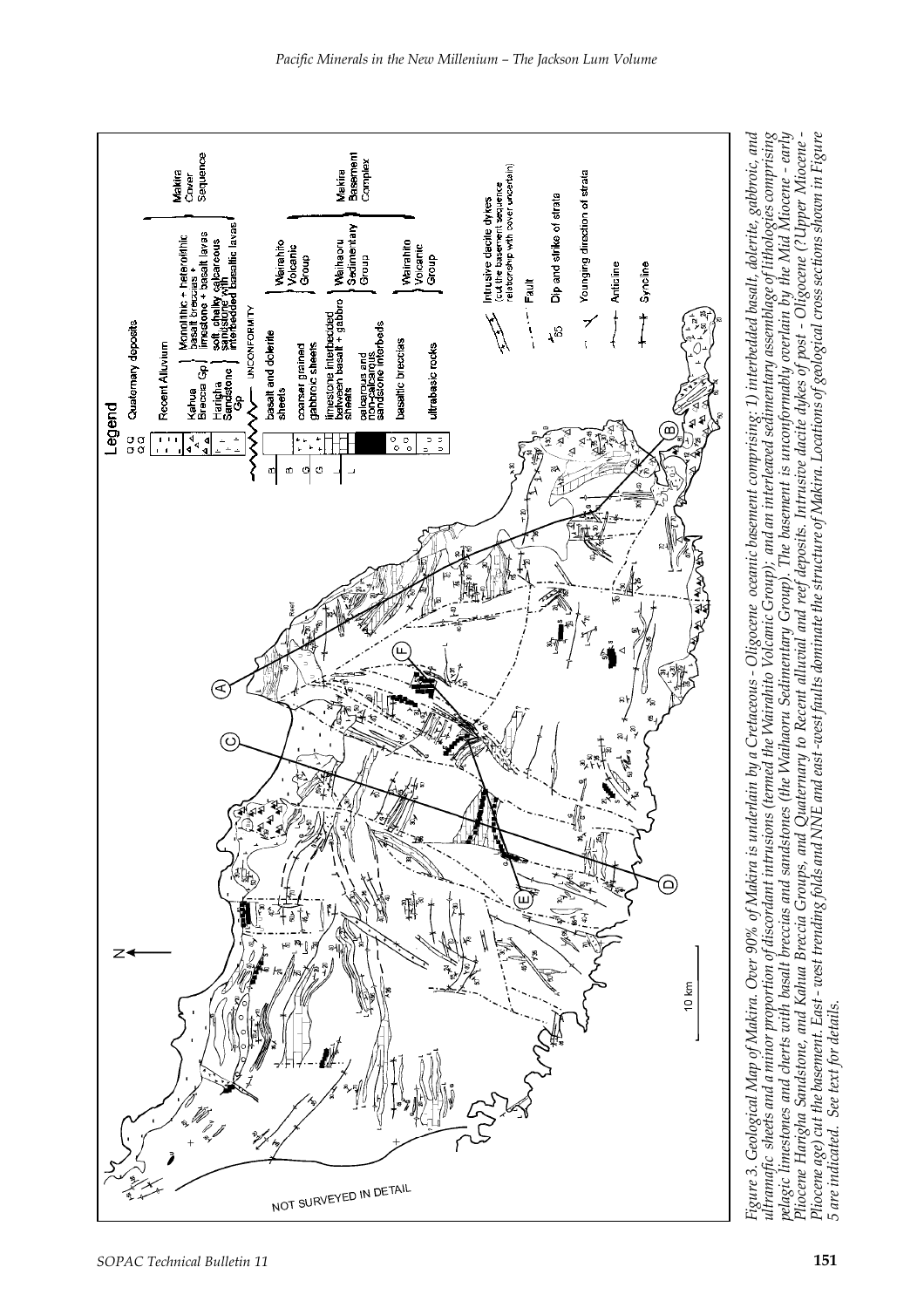minerals and textures display coarse grained granular textures with interlocking euhedral subhedral olivine, clinopyroxene and orthopyroxene crystals with interstitial opaques.

A number of basalt samples have been dated by Dr R Duncan using the whole rock Ar - Ar radiometric dating method. It is beyond the scope of this paper to discuss these results in detail, particularly as the results are, at present, preliminary results. However the analysed samples have yielded a broad spectrum of ages for basement basalts with three modal ages at circa 90Ma, 60Ma, and 30Ma respectively, indicating a Cretaceous - Oligocene age range for the Wairahito Volcanic Group, (see below for further details).

# **Waihaoru Sedimentary Group**

The Waihaoru Sedimentary Group (WSG) comprises a relatively diverse sequence of sedimentary lithologies within the Makira basement Complex. The WSG most commonly occurs as interbeds within the basalt dominated Wairahito Volcanic Group, but individual units can attain local thicknesses of tens of metres upwards to >100m. There are three main facies of the WSG: cherts; limestones; and breccias. All WSG units have a wedge or lens like gross morphology / geometry, pinching out along strike from a thickness maximum location.

# *Cherts*

Cherts are invariably interbedded within thicker limestones forming limestone – chert sequences, although occasionally limestones or cherts occur in isolation. Cherts usuallly occur as discrete beds or laminae or as nodules and concretions within thicker limestone units. Occasionally chert dominated Individual chert layers vary in thickness from a laminae/mm scale upwards to 40cm. Maximum total thicknesses of chert dominated deposits are in the order of several metres. The cherts are red or white, occasionally dark grey to black in colour, are fine to very fine grained and display a conchoidal fracture.

Only a small number of chert thin sections were examined. These sections are siltstones to mudstones with larger subrounded feldspar and pyroxene crystal – clasts set within a very fine grained dark to medium grey muddy matrix. Vague spherulitic ?radiolaria are locally present.

### *Limestones*

Limestone dominated sediments are the most common lithology within the WSG. The limestones are white, red, pink, or grey, pelagic calcilutites and calcisilties and are interbedded within the basalt dominated WVG. Individual limestone units can attain local thicknesses of 40 – > 100 m but are more usually between 5 and 10m thick.

The limestones are usually hard and porcellainous, are parallel laminated to bedded and are invariably cut by an anastomosing network of calcite veins. The veins can occupy over 15% of the rock by volume with individual veins attaining thicknesses of 1-5 mm. In general the limestones are well jointed, can display karstic weathering features, and although are commonly reasonably pure calcareous lutites they can locally grade into darker coloured, more non-calcareous mudstone-rich sequences, and/ or contain thin laminae of dark mudstone material.

Parallel lamination/bedding predominates but locally sedimentary structures such as flame and load structures, slump folding and contorted and disrupted bedding are present, suggesting that wet sediment loading and deformation occurred locally within rather active tectonic depositional environments (?such as submarine active half grabens).

All colours and facies of limestones contain foraminifera, although modal foraminiferal percentage values vary between trace amounts and 40% with 15-30% being more typical. The foraminifera are set within a groundmass of very fine grained, generally light coloured, lime mud. The grey limestones are laminated, even on a microscopic scale, with the laminae being defined by alternating colours (e.g. dark grey and light grey) of mudstone.

In thin section the limestones display a variable purity in terms of their calcareous mud content, grading between a pure white – pale grey calcareous-rich facies, and a dark grey, non calacreous, mudstone-rich facies. The matrix of the limestones is very fine grained and difficult to resolve, even under the microscope. Most sections contains reasonably preserved foraminiferal tests which have a modal abundance of circa 10-50%.

### *Breccias*

Breccia units are of two main types: monolithic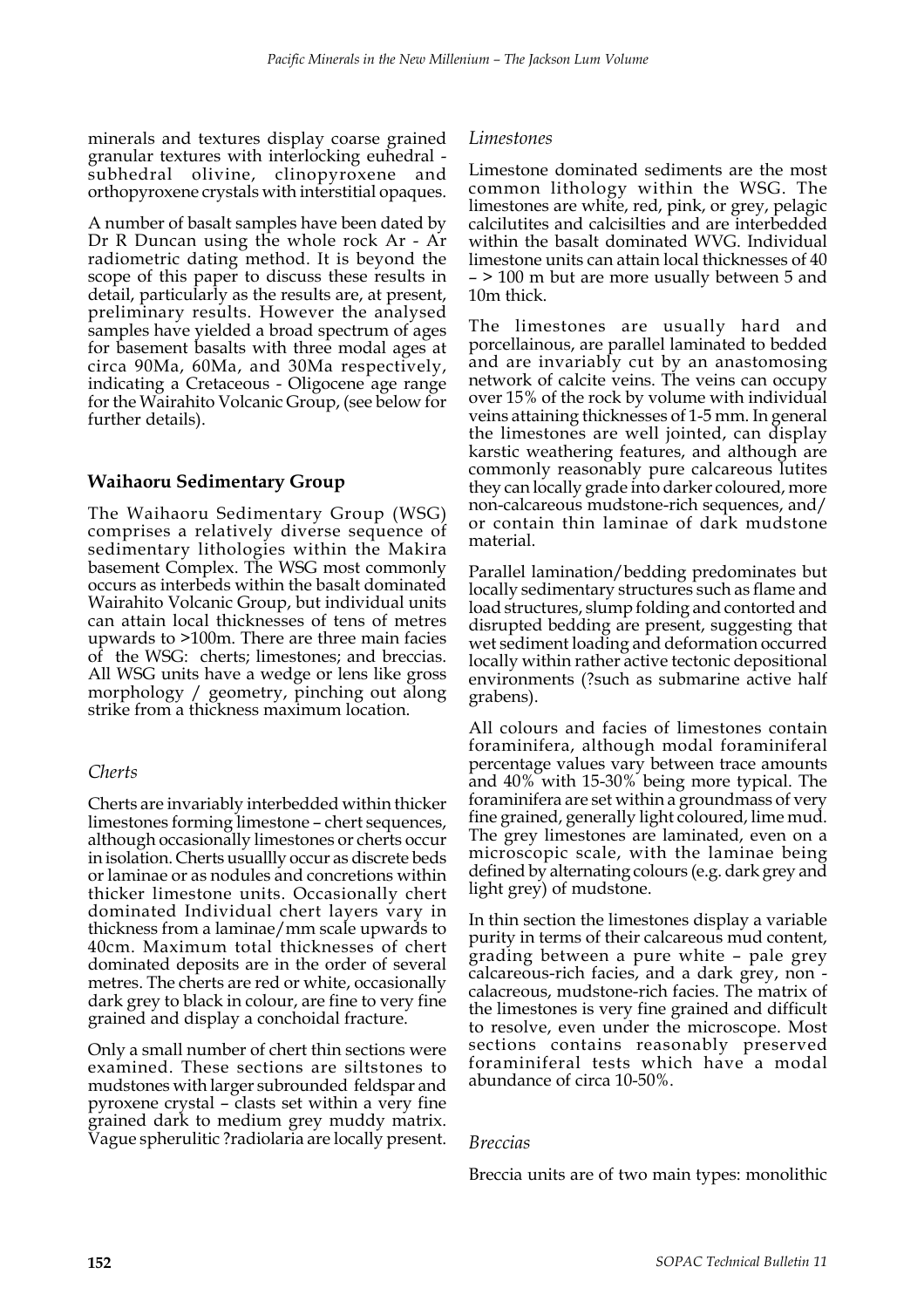basalt breccias and bi - lithic basalt - limestone breccias. More rarely some lithologies include almost monolithic limestone breccias. Breccia units tend to have local rather than regional significance: they are particularly important in the Waihaoru area of NW Makira wher they form composite units with a total thickness of > 200m. More typically the breccias attain thicknesses of several metres to tens of metres.

The most common lithology is a poorly sorted monolithic basalt breccia with a high concentration of densely packed (occasionally clast supported), subangular to subrounded basaltic  $(\frac{1}{r})$  - doleritic and gabbroic) clasts, with the larger clast sizes ranging between <1cm to > 2m (on average between 1 and 15cm), set within a dark mud to sand to gravel grade basaltic matrix. The breccias are usually interbedded with crystalline, non - brecciated basaltic lavas and sills, and occasionally grade into coarse sandstones. Bedding structures, where present, are usually weakly developed.

Bimodal basalt - limestone breccias display the same gross lithological characteristics as described for the basalt breccias. Basalt clasts are usually much more common than limestone clasts with 90% basalt to 10% limestone clast ratios predominating. More rarely limestone clasts may attain 50% of the total large clast population.

The breccias appear to be sedimentary in origin and suggest that submarine basalts and limestones were being eroded and redeposited together with available basaltic and calcareous detrital material within proximal environments. This suggests that submarine erosion and depositional processes were active, possibly adjacent to active ocean floor faults.

# **MAKIRA COVER SEQUENCE**

# **Harigha Sandstone Group**

The Harigha Sandstone Group (HSG) unconformably overlies the Makira Basement Complex, cropping out in north - central, southern, and east - southeast Makira. The thickness of the HSG is unknown but is at least > 100m thick.

The Harigha Sandstone Group is a sandstone dominated clastic unit which also contains finer grained siltsones and mudstones and coarse, poorly sorted conglomerates. The most common lithofacies is a grey to pinkish white to dark grey, weakly to moderately cemented, porous, and usually calcareous sandstone. The sandstone units within the HSG are variably sorted: some are well sorted whilst others are poorly sorted pebbly sandstones. The sandstones are most commonly massive to bedded (thinly-, wellbedded facies are not uncommon) and heterolithic (with basalt, limestone and sandsone lithic clasts) clast supported, with a calcareous matrix. Clast shape varies between sub rounded and well rounded. Fine grained calcisiltite to lutite chalk- like facies are also occasionally present within the HSG.

The coarser conglomerate facies can contain individual clasts which have long axes ranging up to 30cm, with a more usual 5 - 10cm maximum long axis size, and typical long axis dimensions of 5mm - 1cm. The conglomerates are heterolithic and contain basalt, limestone and sandstone clasts. The conglomerates are matrix supported with the subrounded larger clasts embedded within a siltstone - sandstone matrix. Bedding structures tend to be poorly developed although the conglomerates occasionally grade into coarse sandstone units, and one exposure exhibited coarse - tail normally graded bedding with the maximum clast size grading from 7cm at the base to 2cm at the top of a graded unit.

Sedimentary structures are common and include: parallel bedding; clast imbrication; flame and load structures; rip up clasts of mudstone within a laminated sand/siltstone; erosional surfaces/ bases to channels; and slump folding. These structures would indicate a certain amount of soft sediment deformation, gravity sliding, and loading, as well as the presence of current activity and channeling. Johanna Resig (pers. comm.) has analysed a number of HSG samples for their fossil content. Preliminary conclusions of Dr Resig include: 1) the HSG contains both pelagic and benthic foraminifera which yield Late Miocene to Early Pliocene (11 - 3Ma) ages; and 2) interpreted water depths of between 100 -300 and 1000 - 3000m for various foraminiferal genera and species. The presence of both pelagic, deep sea, and benthic, shallow marine foraminiferal fauna within the HSG can be explained by: 1) the existence of an HSG basin and shelf with pene-contemporaneous lateral facies variations; or, 2) rapid variations in depth with time indicating temporal subsidence and uplift.

Basalt lavas and breccias are interbedded with the sandstones.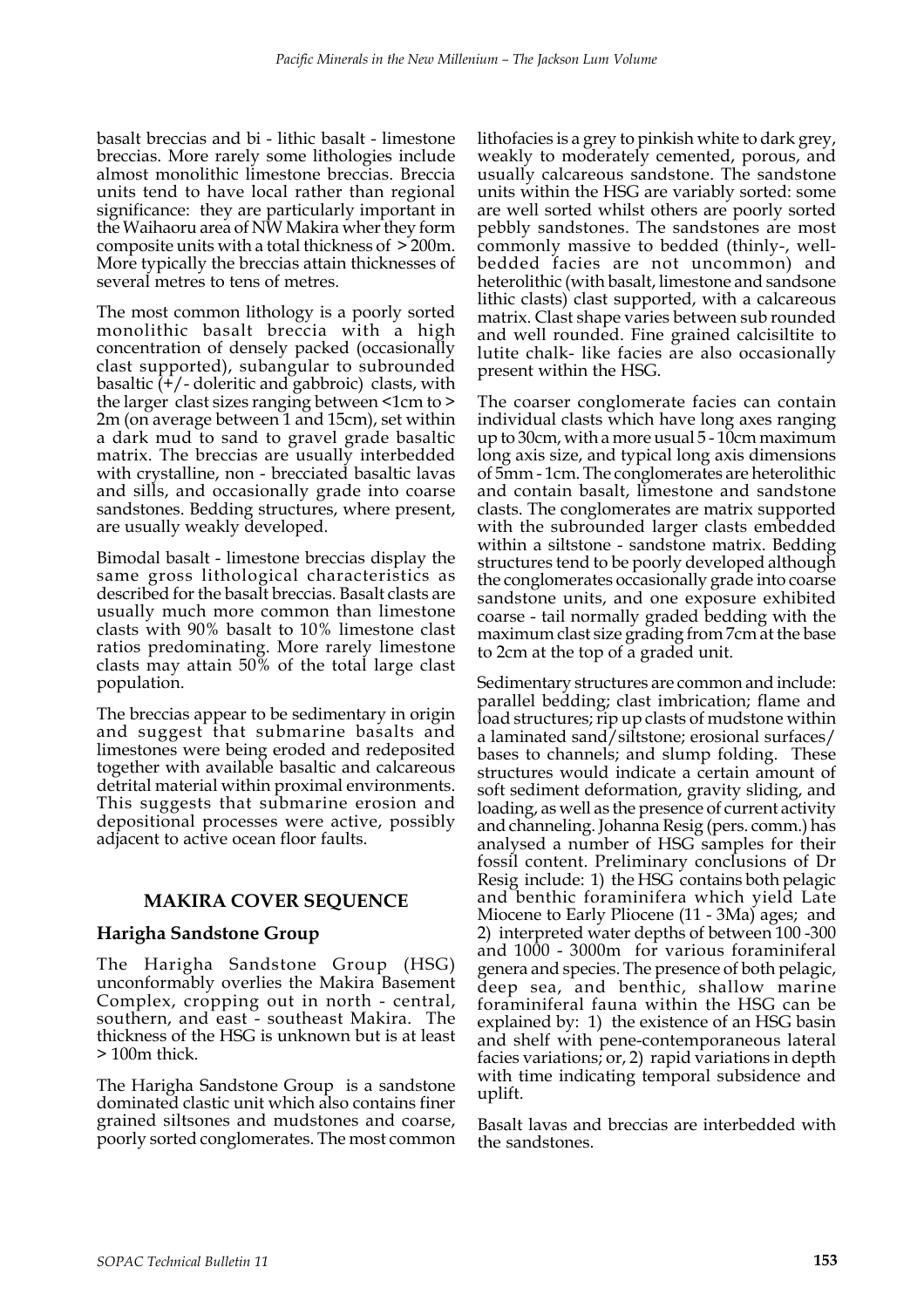# **Kahua Breccia Group**

The Kahua Breccia Group (KBG) crops out in the central - north, east, and southeast of Makira and unconformably overlies the Makira Basement Complex. The relationship of the KBG with the Harigha Sandstone Group remains unproven and the two units could be penecontemporaneous. The thickness of the Kahua Breccia Group is unknown but is at least 150 - 200m.

The KBG is predominantly a sequence of heterolithic breccias and coarse lithic sandstones with occasional siltstones. Dominant clast lithologies include basalt and limestone with a basalt : limestone ratio of >1, and ranging up to 4. The breccias tend to be moderately bedded, with local graded bedding being occasionally present. Sorting is usually poor and the larger clasts are angular to sub angular in shape. The matrix material comprises mainly of sand and silt grade baslt and calcareous clasts. The KBG is generally weakly to moderately cemented.

Basalt lavas and breccias are present within the KBG.

# **Makira Arc Group**

The Makira Arc Group (MAG) comprises a suite of andesitic to rhyodacitic rocks which occur either as dykes or larger scale plutons or reworked volcaniclastic material.

The most widely encountered lithology is andesitic to rhyodacitic dyke material. These acid dykes crop out in central, central-southern, and southeastern Makira. The most common lithology is a leucocratic, grey - white, hornblende +/- pyroxene- phyric dacite to rhyodacite. The hornblende phenocrysts are typically black and acicular to prismatic in shape, which range between 2 mm to 4 cm in length (usually 4-8 mm). Occasionally the crystals are aligned suggesting a degree of flow banding. The groundmass comprises a very fine grained, leucocratic, felsic, crypto-crystalline material. Some samples contain autoliths of mafic to ultramafic material, not unlike dacites described from Savo, (Petterson, 1995, in press, b). Mafic minerals comprise between 10% and 25% of the dacites and rhyodacites by volume.

Other crystalline lithologies described from various localities include: a hornblende-phyric, mesocratic micro-diorite; a diorite porphyry; and a medium grained diorite to granodiorite. The more basic lithotypes contain up to 30-40% mafic minerals by volume.

One of the frustrating things about piecing together the evidence for the full range of lithologies within the MAG is that the requisite lithologies have only occasionally been encountered at outcrop, and samples typically occur within the float material. It appears that the great bulk of the Makiran arc has been eroded and redeposited either within the present day South Solomon trench or within submarine basins to the north of Makira.

A small number of thin sections of the MAG were examined. Dykes from the Hao River are very fine grained. The groundmass occupies around 85-90% of the sections and comprises a leucocratic, felsic, microcrystalline to cryptocrystalline mass which is difficult to resolve. The remaining 10-15% of the sections comprise flow oriented laths of hornblende and pyroxene, the former occurring as acicular, lozenge, and rhombohedral shaped crystals. The Hao dyke rocks are probably dacitic to rhyodacitic in composition. One coarser grained rock from the Maghoha float is a medium grained hornblende -phyric acid andesite with relatively large patches of chlorite/actinolite possibly after pyroxene.

Jeffrey (1974) described a sequence of volcaniclastic sediments which crop out within a north-south trending graben situated in the Arosi peninsular of western Makira. This unit is termed the Waihada Volcanics which are a sequence of water laid tuffs, agglomerates, and assorted volcaniclastics, and have been assigned a Miocene age. The Waihada Volcanics include a varied sequence of lithologies such as: tuffs and volcanic breccias; hyaloclastite; pyroclastic deposits; tachylite; agglomerates; and cross laminated, reworked volcaniclastic sediments. Basalt dykes cut more acidic agglomeratic facies.

At the time of writing there are no available ages for any Makira Arc Group rocks. However the high silica, highly evolved nature of the rocks would suggest affinities with the second major stage of arc volcanism present within Solomon Islands which began during the Upper Miocene and continues to the present day (Petterson et al, in press, a). At the very least we can deduce that the MAG is post-Oligocene in age.

# **Recent – Quaternary Deposits**

There are a number of areas where Quaternary – Recent deposits blanket the solid geology of Makira. Most notably these areas include a northern, coast-parallel strip of land some 1-4 km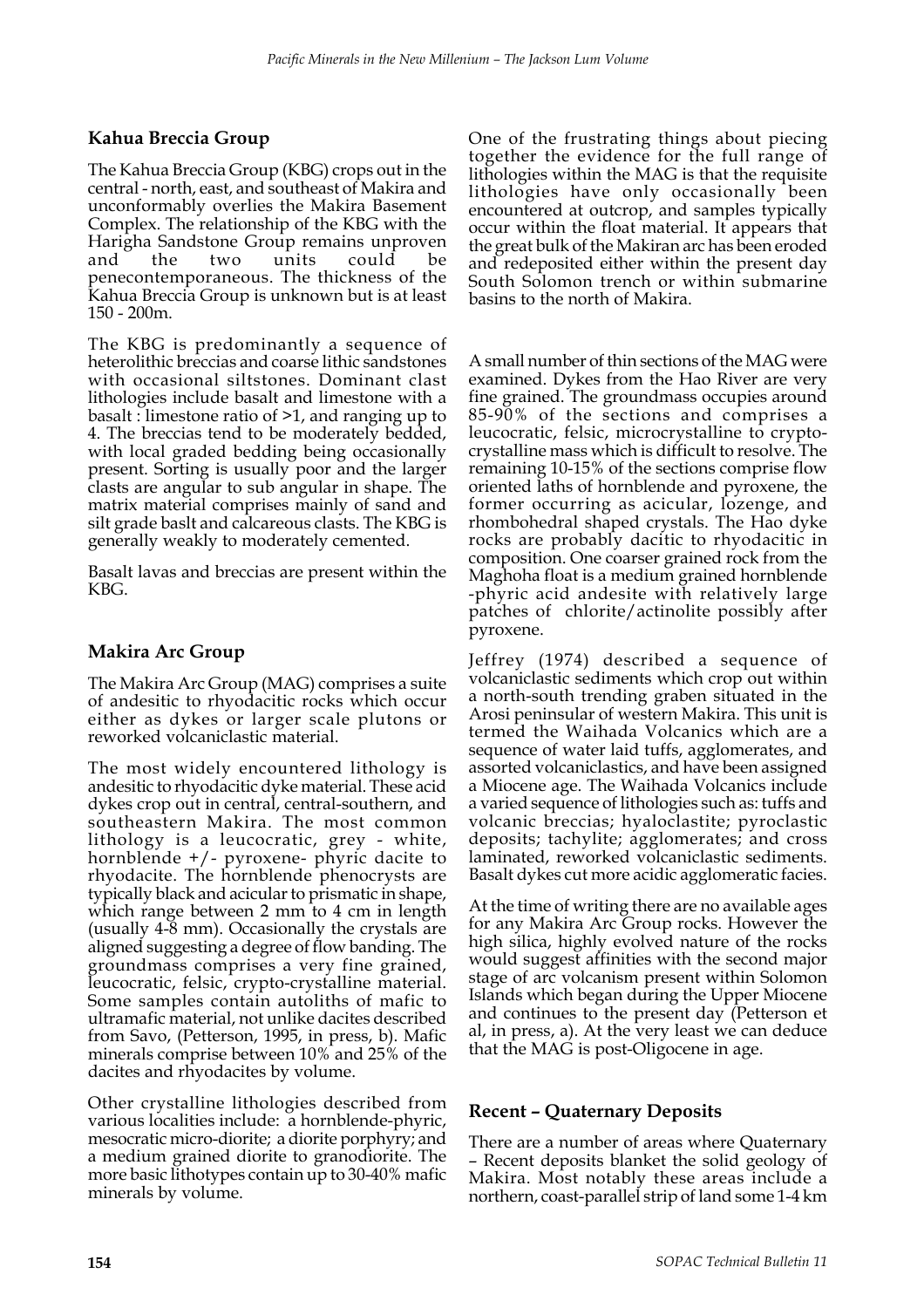wide dominated by alluvial and beach sand, silt, and gravel deposits and a thin  $($  <math>1 \text{ km}) eastern and southeastern coast-parallel strip of land dominated by coralline reef deposits. The southern coast is an upraised, erosional coastline. Some low lying areas of the interior contain moderately thick mangrove deposits.

### **STRUCTURE OF MAKIRA**

Makira has not proven to be an easy island to map or understand from a geological viewpoint. This is because of two main factors:

- There is a lack of island-wide distinct stratigraphic marker units. This makes correlation, even on a local scale, very difficult.
- Makira is structurally complex. Makira is presently being stretched by left lateral simple shear (see sections below) which has produced a number of large scale extensional faults with resulting fault rotation, particularly in central Makira. This brittle fault tectonics has produced a rather piecemeal geological and structural scenario (Figures 3 and 4): there is a degree of geological and structural continuity within one fault block, but sudden changes occur across major fault structures.

# **Folding**

Figure 4 illustrates the major fault axial trends and the local strike of distinctive stratigraphic units. The general regional fold axial and strike trend is east-west to ESE-WSW, and we take this trend as the local *orthogonal* trend to the maximum regional compressive stress direction. Figure 4 also illustrates that this regional picture is complicated by two main modifying tectonic controls: 1) Extensional brittle fault movements have involved significant to substantial rotational movements which have modified the regional strike. In some cases (for example in central-eastern and central-southern Makira; Figure 4) local fault rotations have changed the local strike from east-west to north-south; 2) sinistral (and local dextral) simple shear has produced a number of 'S' shaped fold axial trend morphologies indicating that the predominant north-south compression which resulted in the east-west regional strike had a left-lateral dominated shear component. In other words the predominant fold forming tectonic events were transpressional rather than pure orthogonal pure shear compression.

### **Faulting**

Figures 3 and 4 highlight two main fault trends: NNE-SSW to north-south and east-west to WNW-ESE. Other minor fault trends include: NE-SW and NNW-SSE. The 'master' fault set appears to be the NNE - SSW trending structures which are large cross-island structures having strike-parallel dimensions of at least 30 km. As mentioned above these faults have a strong control on local outcrop patterns and structure and have a significant rotational component to their extensional movements. The east-west to ESE-WSW fault set are antithetic faults to the dominant NNE-SSW synthetic faults. The E-W antithetic faults also have a very significant rotational component to their movement tectonics and exert a strong control on local outcrop patterns and structure. The antithetic faults are much smaller structures with respect to the synthetic faults, extending over distances of 6-15 km.

The NNE-SSW and the east-west faults together produce a series of fault blocks. We have identified approximately 15 major fault blocks. The largest and least fragmented parts of Makira are in the west, whereas the smallest and most fragmented parts of Makira are in central-east Makira.

The density of faults and shears can be high on a local, outcrop scale. Most mapping traverses encountered locally deformed, sheared and highly faulted rocks. This relatively high density of faulting and shearing at a local scale probably reflects a combination of older, hydrothermal shear systems within the Cretaceous-Oligocene oceanic basement, and more recent brittle tectonics.

### **GEOLOGICAL CROSS SECTIONS**

Figure 5 illustrates the general fold structure of Makira. Sections A-B and C-D respectively are simple north-south cross sections across the eastern and central parts of Makira. Section E-F is a NE-SW section which crosses a number of fault blocks in central Makira. All three sections bring out a number of features about the stratigraphy and structure: 1) the great bulk of the stratigraphy comprises basement basalts from the Makira Basement Complex; 2) ultramafic masses and younger andesitic dykes are intrusive bodies; 3) Limestone and coarse gabbro/dolerite sheets may attain significant local thicknesses but are not laterally continuous: they pinch out in all directions. The Makira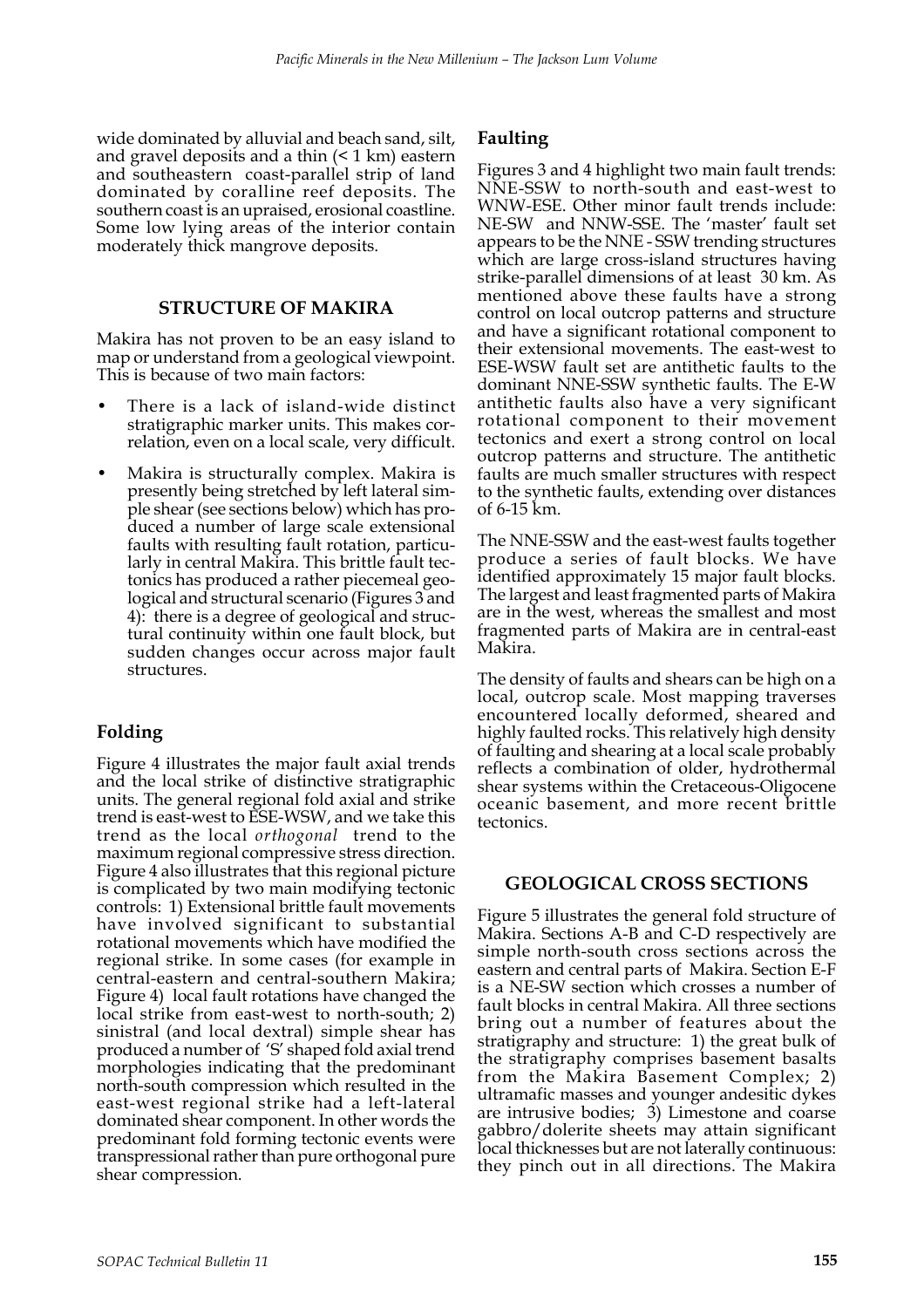

*Figure 4. Structural Map of Makira. Predominant east-west trending fold axes are locally discordant due to: 1) fault rotations which can produce local north-south trending fold axial planes; and 2) sinistral dominated shear causing sigmoidal axial fold trends. The interplay of north-south compression and left lateral shear has strongly affected the structural development of Makira.*



*Figure 5. Geological Cross sections across Makira. Section C – D is the simplest section, which crosses central Makira and illustrates upright to slightly asymmetrical fold structures. Note the impersistence of limestone units which pinch out in both directions. Section A – B is drawn through eastern Makira and illustrates the Mid-Miocene to Early Pliocene basin fill cover sequences which unconformably overlie the basement. Note the listric bounding growth faults and the folding of the plane of unconformity. Section E – F is an oblique dip section which illustrates sudden changes in dip across key fault blocks.*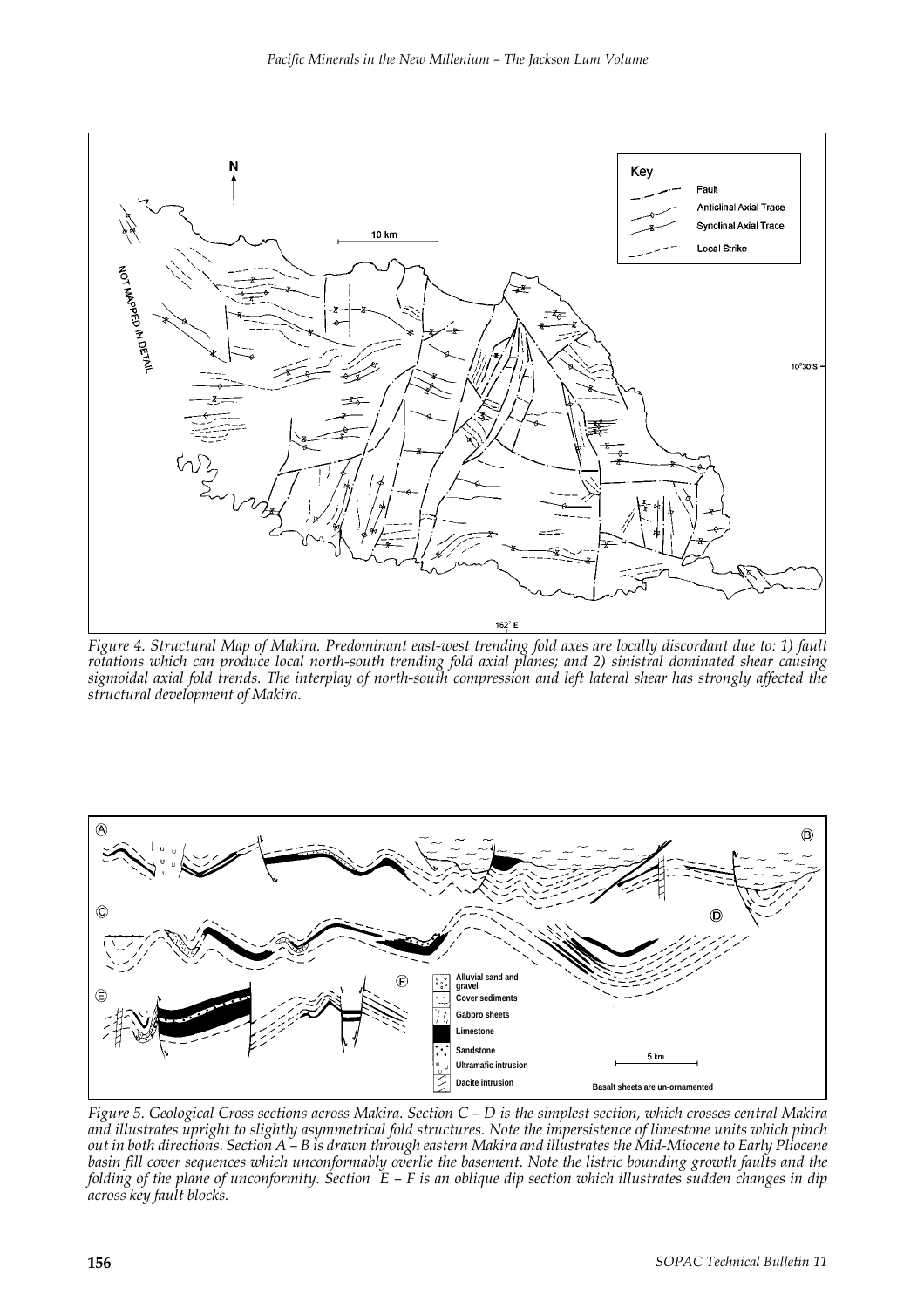Cover Sequence is unconformable on the Makira Basement Complex and its outcrop is controlled by listric, extensional growth faults. The unconfomity is not a simple one, as the plane of unconformity is itself folded and there is lateral continuity of some of the youngest fold structures between cover and basement. This suggests there has been at least two phases of folding separated by a period of extension, basin formation, and deposition.

Section C – D is the simplest section as it is drawn through one contiguous fault block. The folds have upright axial planes and are gentle to open folds, with a wavelength of 5-10 km. Most are symmetrical with a tendency to slight asymmetry indicating a possible northward fold vergence. The degree of shortening is relatively small: of the order of 10-18%.

Section A – B is a north-south section through easternmost Makira and crosses a number of fault blocks. The folds are symmetrical, and gentle to open with upright axial planes, with a wavelength of c. 5-8km. The amount of shortening within the basement is of the order of <10%. The cover sediments rest unconformably on the basement and are bounded by extensional listric faults which are modelled as variable in their angle of dip.

Section  $E - F$  subtends an angle of circa  $45^{\circ}$  to the regional strike and is used to illustrate the abrupt changes in dip across major faults and the rotational component of the brittle fault tectonics.

# **Basement - Cover Relationships**

The geological map of Makira (Figure 3) demonstrates that the edge of the Makira Cover Sequence is locally highly oblique to the strike of the Makira Basement Complex, indicating an unconformable relationship. However, the unconformity is not a simple one. The continuity of the youngest fold axes between cover and basement, across the plane of unconformity indicates that both cover and basement have been folded by the most recent compressional events. Sensible geological cross sections through both basement and cover units can only be drawn if their mutual geometrical relationships are modelled using basin margin listric growth faults. The youngest sediments locally overlap the basin margin faults producing the unconformable outcrop pattern present in Figure 3. We model the cover sediments as localised basin fills. The basins formed during Mid Miocene – Early Pliocene times after a post-Oligocene period of uplift and compression . The

uplift/compressional event produced an uplifted rigid block which gravitationally collapsed/extended in the southeast, and eroded to produce a considerable volume of basalt and limestone clastic material. This clastic material was quickly redeposited within proximal-medial shallow marine basins (100-300 m deep) which deepened off shore into very deep water (> 1000 m). Subsequent uplift during Upper Pliocene – Recent times has raised these shallow and deep water basins and their respective deposits to a subaerial setting..

### **Structure and Age Variation Across Makira**

In terms of topography, Makira is characterised by a southern, coast -parallel backbone of ridges exceeding 1000 m above sea level which act as the major watershed. This major watershed is only 5-10 km north of the southern coastline and has influenced the development of relatively long, northward flowing rivers and short southward flowing rivers with steep long profiles. This is a similar situation to that of Guadalcanal and is due to the fact that both islands are within a frontal arc tectonic setting and have experienced signifcant uplift in Recent times, with the greatest uplift affecting areas closest to the South Solomon trench.

The uplift of the southern part of Makira could, in theory, bring older rocks to the surface: this is certainly the case in Guadalcanal where the oldest basement is exposed within the most uplifted southern regions (Hackman, 1980). It is unfortunate that the lack of stratigraphic control on Makira makes it difficult to make definitive statements concerning the age structure of Makira without the additional assistance of both isotopically and palaeontologically determined age data. It is for this reason that a number of samples have been sent to Drs Robert Duncan and Johanna Resig for isotopic/palaeontological age determination work respectively.

Figure 6 summarises recently determined Ar-Ar whole rock ages (R A Duncan, unpublished data). These data are provisional and should be treated with some caution. However, the limited data set do appear to suggest a geographical provincialism to the age of the Makira Basement Complex and a general younging to the north. The oldest ages of c. 98-92 Ma were determined from samples taken from southeastern Makira (the Matangarighi area); samples from central Makira (Wairahito) have yielded Ar-Ar ages of between 67 and 52 Ma, and the youngest basement ages of c. 34-35 Ma have been determined from samples from northern Makira.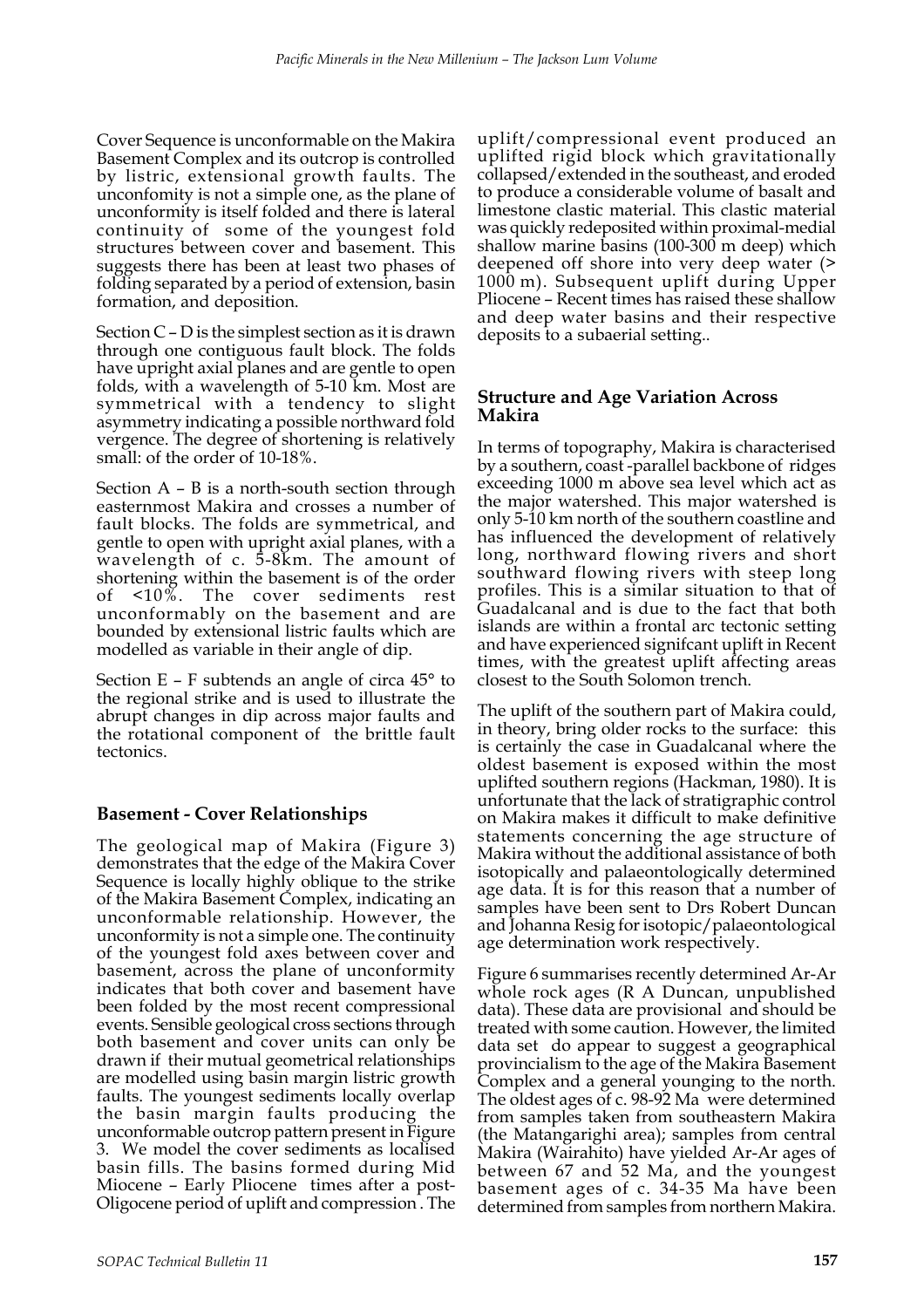

*Figure 6. Map illustrating the currently available whole rock Ar-Ar radiometric data (R A Duncan, unpublished data). There is a clear age provincialism and youngingnorthwards trend. This figure also illustrates the stratigraphic interbedding of plateau lavas (circles); MORB lavas (stars) and alkaline basalts (triangles). Basalt classification is based on Zr/Nb ratios, see text for details.*

This age pattern could be explained by: 1) a simple uplift model with the most uplifted southern regions exposing the oldest geology; or 2) a gradual northwards accretion of oceanic basement material with time, with major accretion events occurring periodically every 30 Ma or so.

Dr Johanna Resig has recently determined Mid Miocene - Early Pliocene (c. 11-3 Ma) ages from foraminiferal dominated faunal assemblages present within the Harigha Sandstone Group, which is a constituent unit of the Makira Cover Sequence (Table 1).

#### **Basalt Geochemistry**

Recently determined geochemical data on Makiran basalts is presented in Figures 6 – 9 inclusive. Figure 7 is a Nb-Zr plot, and Figure 8 a Nb-Zr/Nb plot of basalt samples from Malaita and Makira. Both illustrate the point that approximately two thirds of analysed samples from Makira plot within the Ontong Java Plateau (OJP) field, here represented by Malaitan basalts (which have identical compositions to the OJP, Petterson, 1995, Neal et al, 1997, Petterson et al, 1997) whilst approximately one third of Makiran samples have higher Zr/Nb ratios (>25), more typical of N-MORB basalts. A small number of Makiran samples have high Nb concentrations and low  $Zr/Nb$  ratios (< 10) which reflect a more alkaline (e.g. Ocean Island) basalt composition: some samples from Malaita and Ulawa have an even more alkaline composition than those from Makira.



*Figure 7. Nb-Zr scatter plot of Makiran basalts. Most Makiran basalts plot within the Ontong Java (OJP) field, here defined by basalts from Malaita. About a third of Makiran samples have higher Zr/Nb ratios more typical of N-MORB basalts.*



*Figure 8. Nb-Zr/Nb scatter plot. Malaita (OJP) basalts and the bulk of Makiran basalts define a tightly constrained compositional field with Nb concentrations < 13 ppm and Zr/Nb ratios between c. 10 and 23. Makira MORB samples have Zr/Nb ratios >24, up to 50. Makiran (and Ulawa and Malaitan) alkali basalts have low Zr/Nb ratios (<8) and relatively high (30-85) Nb concentrations.*



*Figure 9. Scatter plot of Zr/Nb ratio with determined whole rock Ar-Ar age. Although the database is limited it shows that alkali, plateau, and MORB basalt magmas were available between c. 67 Ma and 48 Ma. The current database also suggests episodic accretion events at c. 88-98 Ma; 67- 48 Ma; and 34/35 Ma respectively.*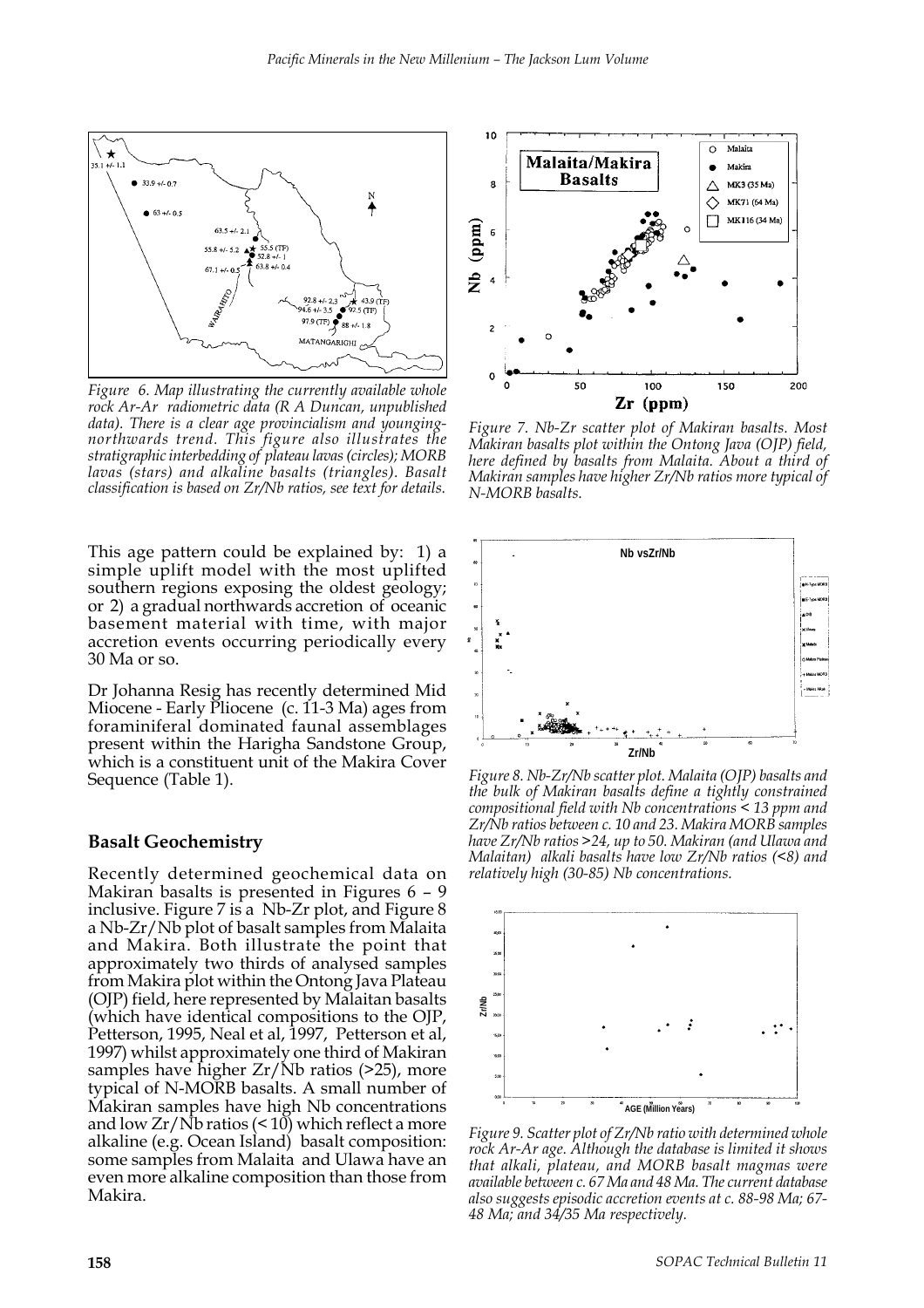Figure 9 illustrates the point that the available (limited) combined geochronological and geochemical data show that basalts with Zr/Nb ratios of circa 5 (alkaline basalt); 15-20 (plateau basalt); and > 35 (MORB) were all simultaneously erupting between c. 70 and 45 Ma. Only plateau basalts have been dated at c. 90 and 34 Ma respectively. Figure 6 shows that within the Wairahiti area of Makira plateau, alkaline, and MORB basalts are all mutually interbedded, and all of an approximately penecontemporaneous age: this interbedded relationship is confirmed from undated samples taken from the Waihaoru river of northwest-central Makira (one dated sample here of  $35.1 + / - 1.1$  Ma, Figure 6).

The implications of the combined geochronological, geochemical, and mapping datasets are profound for the structure and stratigraphy of Makira. The data suggests that Makira was a depocentre for the eruption of basalts from distinct source regions. It is beyond the scope of this paper to hypothesise on the petrogenetic origins of the three basalt types suffice to say that the plateau and alkaline basalts are plume related and *may* be genetically linked to the OJP basalts (particularly the older c. 90 Ma basalts); whilst the MORB basalts were more likely erupted within an ocean ridge tectonic setting. Whatever the ultimate origin of the

basalts, it is evident that Makira has accreted episodically through time, amalgamating basaltic units from a range of oceanic tectonic environments.

# **GEO-TECTONIC SYNTHESIS**

Table 2 summarises the geological and tectonic evolution of Makira.

The Makira basement accreted somewhat episodically at c. 30 My intervals from around 100 Ma to 30 Ma. The relative volumes of these accretion events are difficult to assess at the present time. It appears that at least the c. 60 and c. 34/5 Ma events amalgamated basalts from plateau, ridge, and ocean island environments. The oldest event may only have amalgamated plateau basalts, although the database is limited. Most of the Makira basement records rapid effusion and accretion of basalt sheets, regardless of composition. However the basement also records localised periods of quiescence during which pelagic sediments were allowed to accumulate.

The basement was uplifted and folded between the Oligocene and the Mid Miocene. The tectonic cause of the uplift/compressional event is

| <b>AGE</b>                                       | <b>GEO-TECTONIC EVENT</b>                                                                                                                                                                                                                                                                                                                                                                                                                                                                                                                                                                                         |
|--------------------------------------------------|-------------------------------------------------------------------------------------------------------------------------------------------------------------------------------------------------------------------------------------------------------------------------------------------------------------------------------------------------------------------------------------------------------------------------------------------------------------------------------------------------------------------------------------------------------------------------------------------------------------------|
| Cretaceous - Oligocene (c. 100 - 30Ma)           | Accretion of basalt dominated oceanic sequences from plateau, ocean<br>ridge, and ocean island environments. Main accretion events at c. 90-<br>100 Ma, 55-67 Ma, and 34-35 Ma. Deep sea pelagic sedimentation<br>throughout.                                                                                                                                                                                                                                                                                                                                                                                     |
| Post-Oligocene, pre-Mid - Miocene (c. 30 - 12Ma) | Compression and uplift. Formation of earliest east-west trending folds<br>and uplifted island block.                                                                                                                                                                                                                                                                                                                                                                                                                                                                                                              |
| Post-Oligocene (?Miocene – Recent? <8Ma)         | Intrusion and extrusion of Arc material into and onto a basalt<br>dominated basement.                                                                                                                                                                                                                                                                                                                                                                                                                                                                                                                             |
| Mid Miocene - Early Pliocene (11 - 3Ma)          | Collapse / extension of uplifted island block in the SE. Erosion of<br>uplifted basalt-limestone basement. Formation of localised shallow<br>submarine basins. Deposition of locally derived basaltic and limestone<br>clastic material within shallow marine basins. Deep sea pelagic<br>sedimentation persisting in deeper sea offshore basins.                                                                                                                                                                                                                                                                 |
| Late Pliocene - Present (3 - 0 Ma)               | Transpressional tectonics within a forearc setting. Wedging of Makira<br>between a northeast-ward moving Australian plate, a northwest-ward<br>moving Pacific plate, and other transpressional vectors caused by<br>impingement of Woodlark Basin, OJP, and Louisade Plateaus.<br>Transpression causes east-west dominated folding, and left lateral,<br>shear-induced normal faulting/fold axis kinking. Faulting most prevalent<br>in central-east Makira. Makira is seismically very active at the present<br>time, particularly in the west and south. Deposition of alluvial<br>sediments and reef deposits. |

*Table 2. Geo-Tectonic Evolution of Makira.*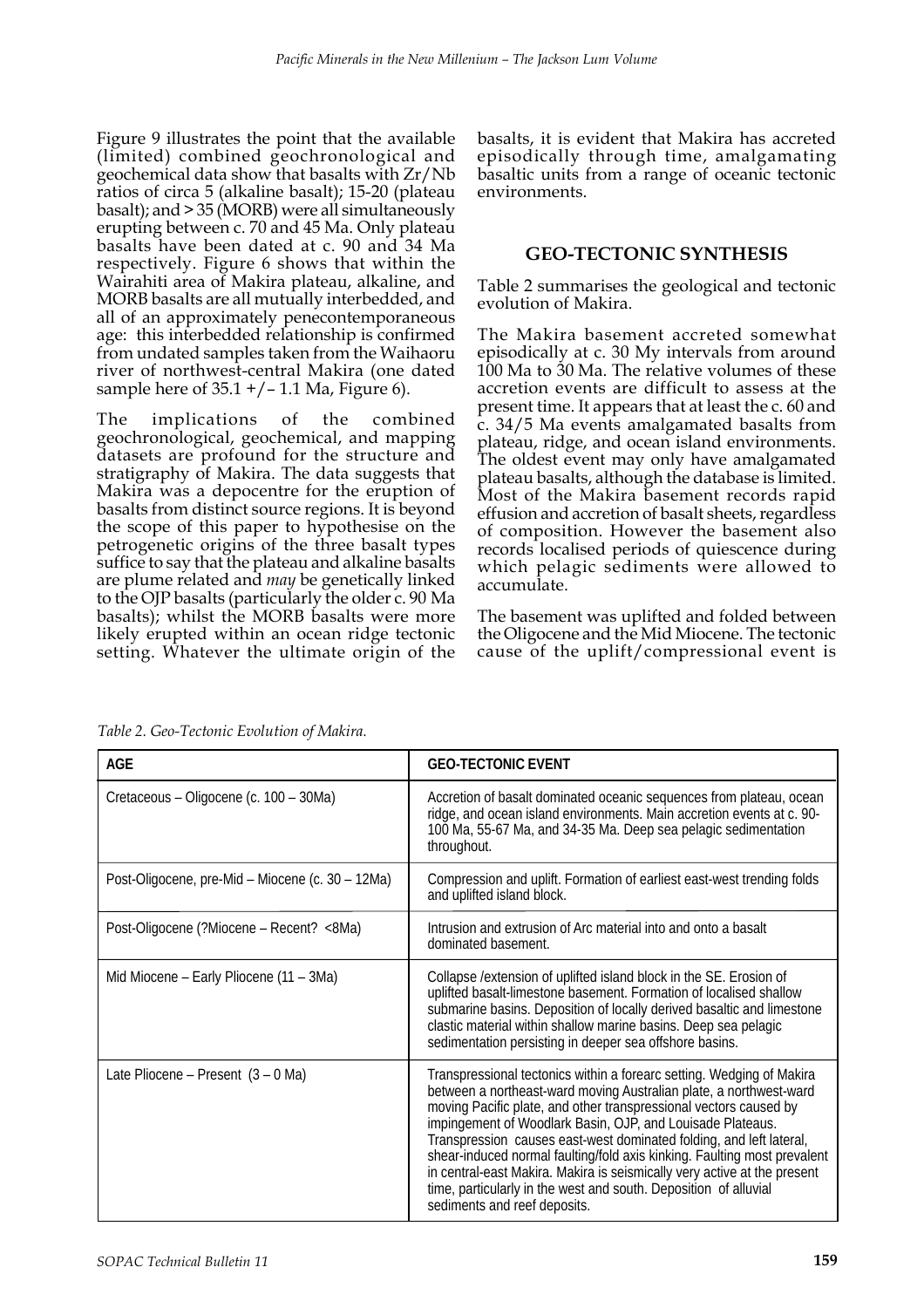unknown but it is tempting to link this with the initial docking of the OJP with the stage 1 Solomon arc (Neal et al, 1997, Petterson et al, 1997). The Oligocene – pre-Mid Miocene compressional event resulted in an uplifted island which subsequently extended during Mid Miocene – early Pliocene times to produce localised extensional basins. Basalt-limestone clastic sediments derived from the erosion of the uplifted island were transported by local fluvial systems into proximal-medial shallow marine basins with water depths of 100-300 m, and which deepened offshore into deep water pelagic sediment dominated basins with water depths of 1000-3000 m.

An arc developed on Makira. How extensive this arc was and what structures it formed is unknown. However the roots and reworked, redeposited sediments of the arc are locally preserved. The timing of the arc is problematical, but we suggest that it probably occurred during stage 2 arc , post-8 Ma times (Petterson et al, in press, a).

Since Late Pliocene times (c. 3 Ma) Makira has experienced a prolonged period of transpression and uplift. Figure 10 summarises some key plate movement and compressional vectors which have affected Makira during this period. The Australian plate is currently moving northeastwards and the Pacific plate is currently moving northwestwards giving a highly oblique plate collision. We know from structural studies on Malaita (Petterson et al, 1997) that the Malaita region experienced strong northeast-southwest compression between 4 and 2 Ma. Figure 1 shows the proximity of the Woodlark basin and OJP and Louisade plateaus with respect to the Solomon block. The interaction between the Woodlark basin/Louisade Plateau the Solomon block may have produced compressional to transpressional shear stress within the Makira region of the Pacific plate. Maps of recent seismic activity (e.g. Petterson, 1995) show Makira to be the most seismic large island within the Solomon archipelago, with the highest density of seismic events occurring in northwestern and southern Makira. Figure 10 models the large scale brittle fault pattern on Makira as resulting from a combination of north-south compression and WNW directed left lateral shear, resulting in a Riedel-shear type situation, forming NNE trending, predominant synthetic faults and ENE trending subsidiary antithetic faults.

This strong transpression has resulted in the piecemeal structural dissection of Makira, particularly in central-east Makira. Present day seismic activity may suggest that the maxima of



*Figure 10. Makira is strongly affected by the highly discordant collision of the Australian and Pacific plates (solid vectors). Between c. 4 and 2 Ma the Malaitan area was affected by strong NE-SW directed compression caused by the collision and obduction of the Ontong Java Plateau. See text for discussion.*

the present day transpression is located in western Makira.

Prolonged uplift of Makira since post-Oligocene times has resulted in relatively deep erosion of the island and the loss of the bulk of the pelagic cover and arc sequences. The dominant north flowing rivers have formed an alluvial plain in the north of the island (similar to the Guadalcanal plains, Hackman, 1980). Reef deposits are present in eastern Makira.

### **ACKNOWLEDGEMENTS**

The help and assistance of the Solomon Islands Government and the landowners, chiefs, and local people of Makira are gratefully acknowledged – this work would not have been possible without their assistance. All officers at the Mines and Mineral Resources Division who have worked on the Makira project are thanked for their generous and warm-hearted work and help. Drs Robert Duncan and Johann Resig are thanked for their work relating to radiometric and palaeontological age determinations respectively.

#### **REFERENCES**

Coleman, P J. 1965. Stratigraphical and structural notes on the British Solomon Islands - with reference to a first geological map. In Grover J C et al (Eds) The British Solomon Islands geological record, Volume 2, 17 - 32.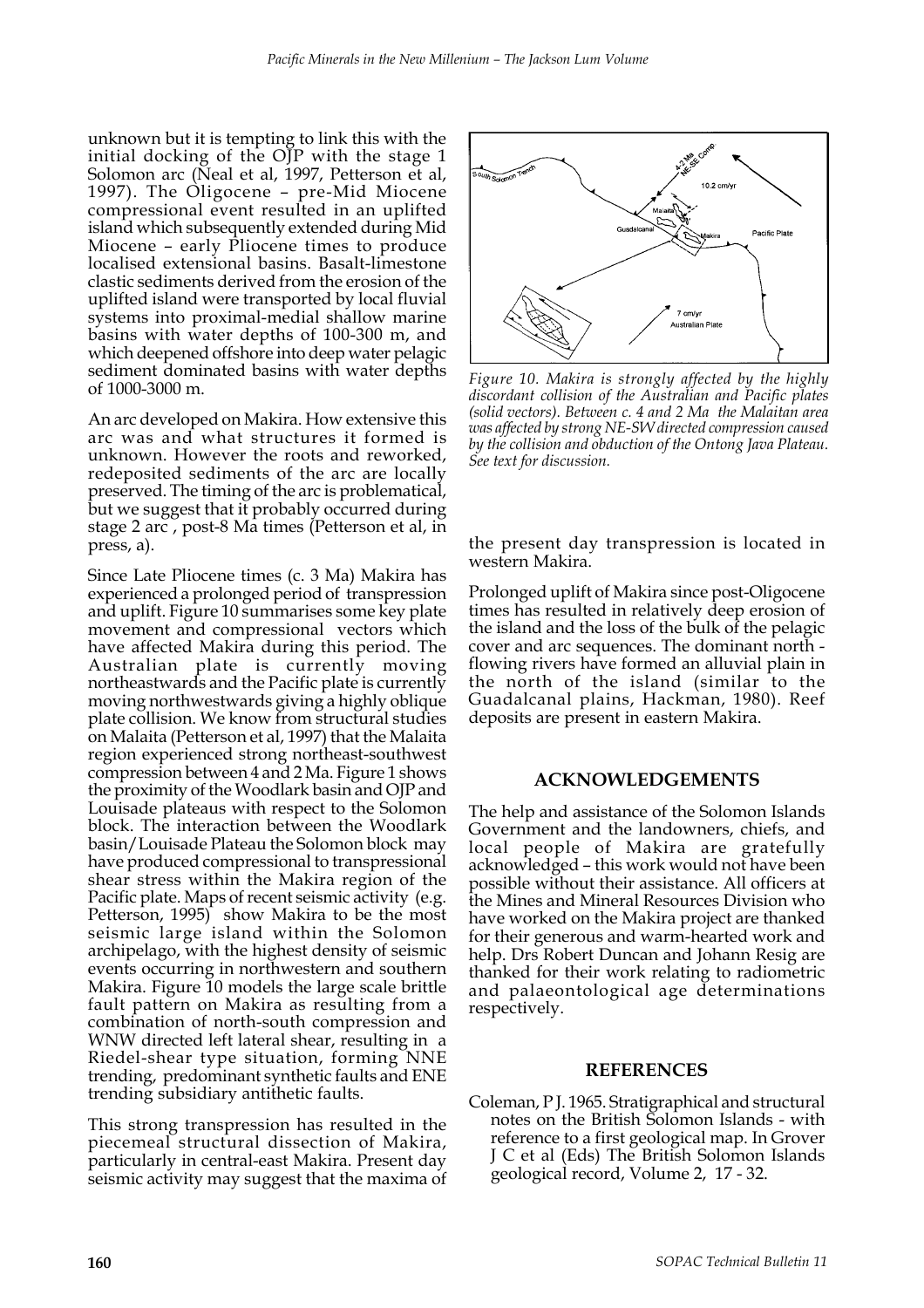- Jeffrey D H, Saemanea W, and Legua S. 1975. Geological maps (two) of Arosi, western San Cristobal, with geological descriptions. Published by Geological Surveys Division. Honiara, Solomon Islands.
- Grover, J C. 1958. Some notes on San Cristobal Island, 1954. In Grover J C (Ed), the Solomon Islands - Geological Exploration and Research, 1953 - 1956, Memoir No 2 of the Geological Survey of Solomon Islands, 82 - 90.
- Hackman, B D. 1980. The geology of Guadalcanal, Solomon Islands. Overseas Memoir of the Institute of Geological Sciences, London, UK. Memoir No 6.
- Neal, C.R., Mahoney, J.J., Duncan, R.A., Jain, J.C., Petterson, M.G., 1997. The origin, evolution, and ultimate fate of the Ontong Java Plateau, SW Pacific: evidence from exposed plateau basement on Malaita, Solomon Islands.In Mahoney, J.J., Coffin, M.F.,( Eds) Large Igneous Provinces. American Geophysical Monograph. 100, 183 - 216.
- Petterson, M.G., 1995. The geology of north and central Malaita, Solomon Islands. (Including implications of geological research on Makira, Savo, Isabel, Guadalcanal, and Choiseul between 1992 and 1995). Geol. Mem. No 1/95. Publication of Water and Mineral Resources Division, Honiara, Solomon Islands.
- Petterson, M G, Neal, C R, Mahoney J J, Kroenke, L, Saunders, A D, Babbs, T, Duncan R, Tolia,

D, McGrail, B, & Barron M. 1997. Structure and deformation of North & Central Malaita, Solomon Islands: Tectonic Implications for the Ontong Java Plateau - Solomon Arc Collision and for the fate of ocean plateaus. Tectonophysics, 283, 1 - 33.

- Petterson, M G, Babbs T, Neal, C R, Mahoney, J J, Saunders, A D, Duncan, R A, Tolia, D, Magu, R, Qopoto, C, Mahoa, H, and Natogga, D. In press, a. Geological-Tectonic Framework of Solomon Islands, SW Pacific. Crustal Accretion and Growth within an Intra-Oceanic Setting. Tectonophysics.
- Petterson, M.G., Tolia, D., Papabatu, A., Toba, T., Qopota, C.,. 1998, In Press, b. A volcanic hazard of Savo volcano, Solomon Islands, SW Pacific. In Taylor, P.W., (ed) 'Volcanic Hazards and emergency management in the SW Pacific'. This volume.
- Pudsey-Dawson, P A. 1958. The geology of western San Cristobal, 1955. In Grover J C (Ed), the Solomon Islands - Geological Exploration and Research, 1953 - 1956, Memoir No 2 of the Geological Survey of Solomon Islands, 95 - 97.
- Thompson, R B M, and Pudsey Dawson P A. 1958. The geology of eastern San Cristibal island, 1955-6. In Grover J C (Ed), the Solomon Islands - Geological Exploration and Research, 1953 - 1956, Memoir No 2 of the Geological Survey of Solomon Islands, 90 - 94.